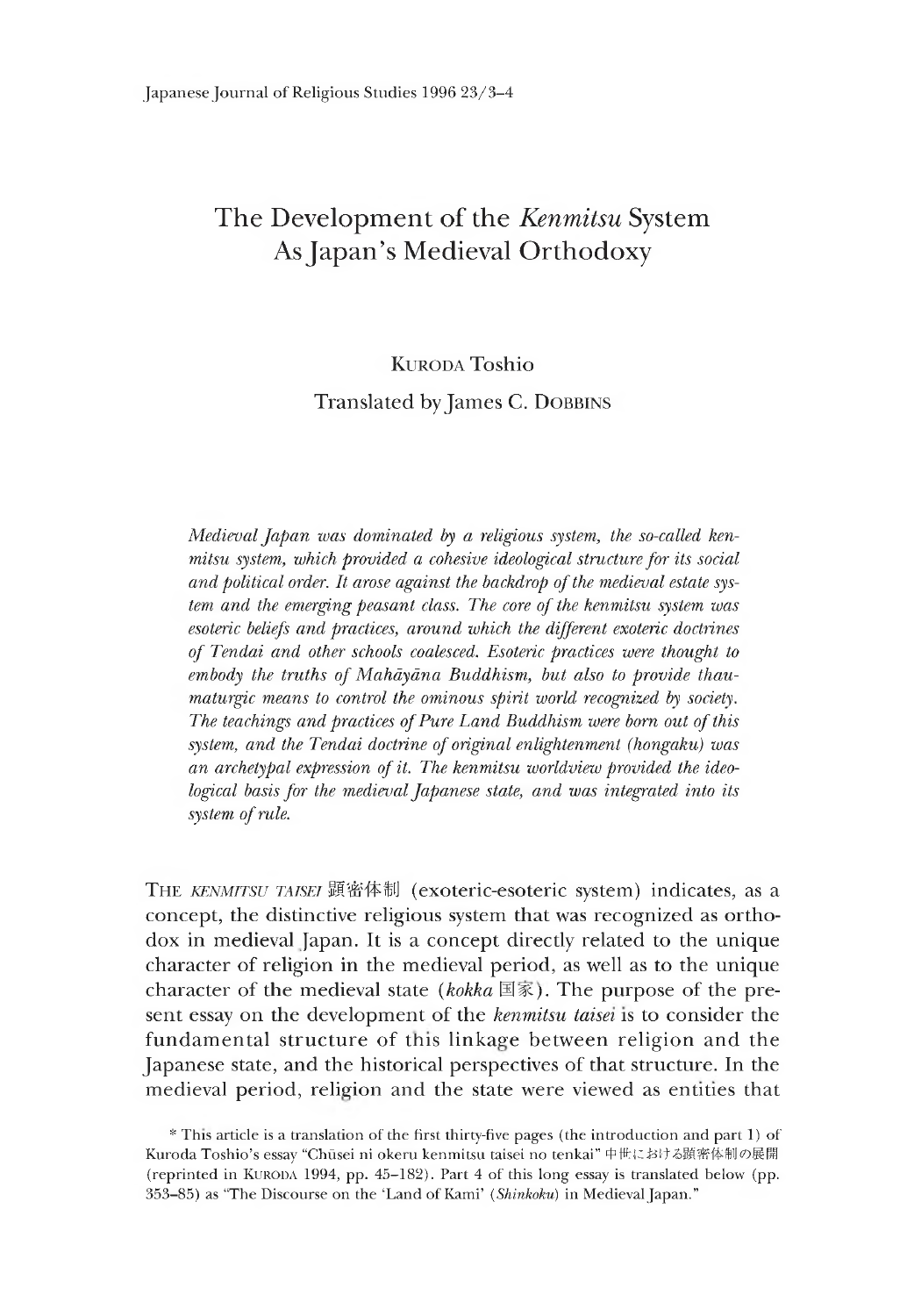should exist in a relationship of mutual identity, not as essentially different things that should interact within a framework of opposition. The *kenmitsu taisei* operated on the level of such mutual identity. What this means, therefore, is that our consideration of this system is specifically an inquiry into the relationship between religion and the state.

The primary task of this essay is to reveal the medieval Japanese state's mystical and mysterious side that was derived from religion, and to explore its characteristics. In discussions of the state it is common to take up such matters as power, organization, and law, and there are natural reasons for doing so. But in the medieval Japanese state these were not the only matters of importance—there are excellent reasons for noting in particular the religious side of things as well.

Another task of this essay is to keep in mind issues relating to the intellectual history of Japanese religion. That is, I would like to consider the question of religion—or rather, of religious ideas—from the standpoint of their relationship to authority as it was exercised in the actual social order of the medieval period. This relationship provides us with a important key for understanding Japan's religious history in a relatively objective way, one that is little influenced by the subjective images that present-day sectarian historians superimpose upon the past. Such an approach helps free us from current doctrinal and devotional perspectives on history, perspectives related to the two major changes that occurred in Japanese religion subsequent to the medieval period: first, the official recognition of independent Buddhist sects in early modern times and the consequent systematization of sectarian doctrines; and second, the separation of Shinto from Buddhism and the rise of State Shinto in the modern era. These developments must not precondition our understanding of medieval religion, nor should they act as standards for evaluating it. Rather, medieval religion must be grasped using models that are most appropriate to the medieval age itself. This may seem obvious, but the fact is that even recent research by no means does this. The reason is that the task of liberating religious and intellectual history from doctrinal perceptions is neither easy nor self-evident.

One thing I must note in advance is that my argument presupposes the "estate-system society" (shoensei shakai 荘園制社会) and the "system of ruling elites" (kenmon taisei 権門体制), concepts that I have explained in earlier articles on the nature of society and the state in medieval Japan. There are, of course, a variety of other scholarly perspectives on these issues, perspectives from which the discussions in this essay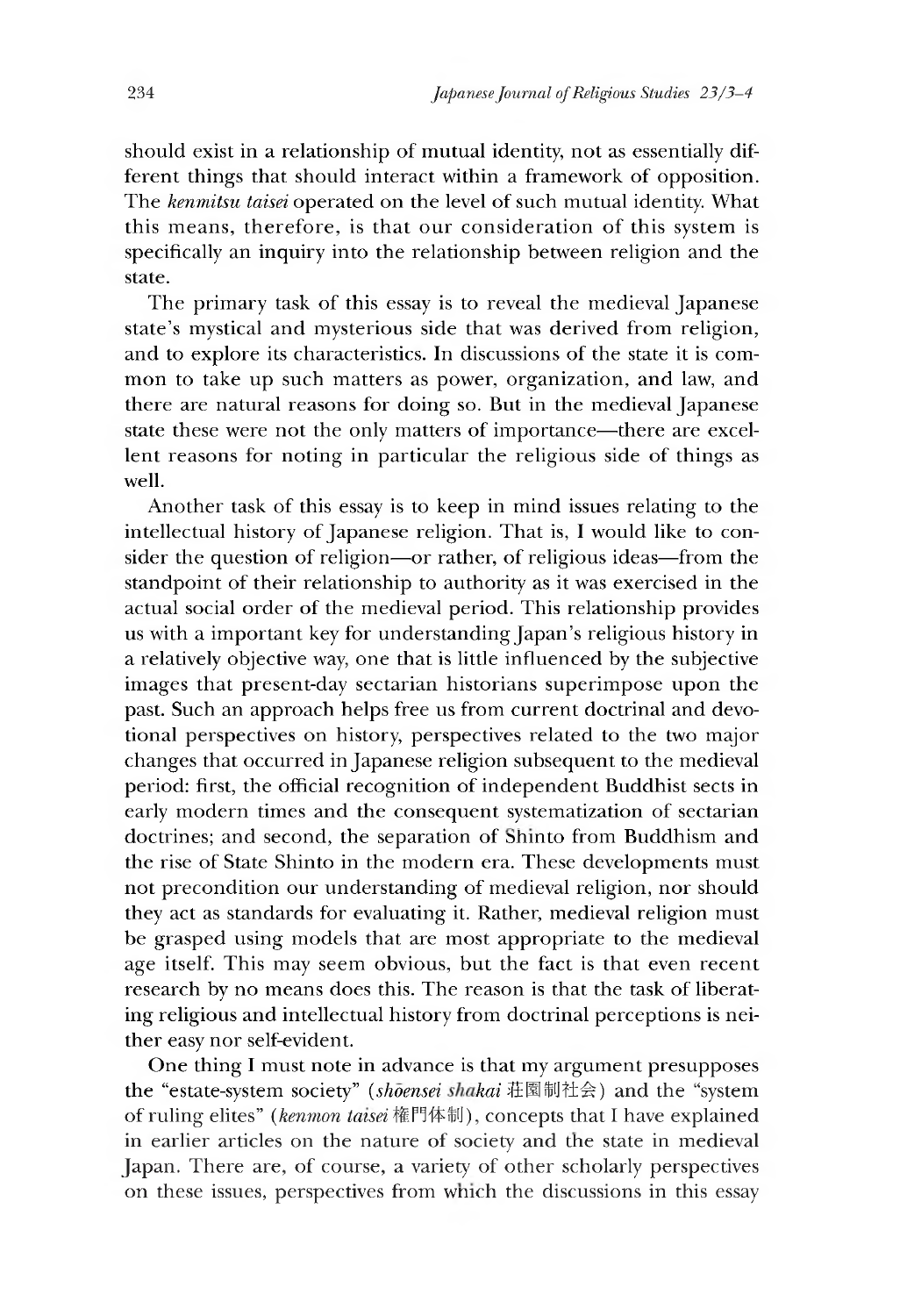will no doubt appear extremely one-sided and arbitrary. To a certain extent, this is unavoidable. I myself believe that it is possible to acknowledge the truth of the facts presented here in their own right, without directly relating them to historical definitions of the period. Nonetheless, in my overall organization and analysis I have consciously sought to examine the links of medieval religion to *shoen* society and the *kenmon* system.

This essay was originally intended to cover the entire medieval period, with a number of sections on the relationship between the state and religion throughout medieval times. I believe that the *kenmitsu* system faced its final demise, a kind of closing of the books, with the appearance of the *shukyo ikki* 宗教一揆 (religious uprisings) in late medieval times, so that a bigger picture extending to that point is called for. I have stopped short, however, sketching only a few main issues relating to the period up to the Nanbokucho period  $(1336-1392)$ , the time of the Northern and Southern courts in the mid-medieval era. One reason for this is that I have not yet finished groundwork for a consideration of the various issues relating to the *kenmitsu taisei* in later medieval times. More importantly, though, my overall research on the late medieval state is, practically speaking, still in its initial stages. I will thus refrain from addressing matters of religion and the state in the latter half of the medieval period until my preparations are a bit more complete.

# *Founding the Kenmitsu System— The Rise of the Orthodox Establishment*

The Heian period (794-1185), spanning nearly four-hundred years, had a rich religious nistory with a wide variety of developments, of which the founding of the Tendai and Shingon schools was first and foremost. The topic of this section is the overall history of this period, though I do not intend to go into great depth. Also, although it would of course be best to introduce the considerable scholarship relating to the development of Heian Buddhism, including Pure Land Buddhism, to do so in any detail would be impossible. For the purposes of this essay I will focus on the formation during the Heian period of the body of religious doctrine that gave rise to the ideological system I call the *kenmitsu taisei* a system that claimed orthodox status and was totally fused with the authority of the medieval state. I will elucidate in condensed form the basis and process of its formation, and briefly examine its character and significance.

My intention is not, however, to treat the religious history of the Heian period as a mere preparation for that of the Kamakura period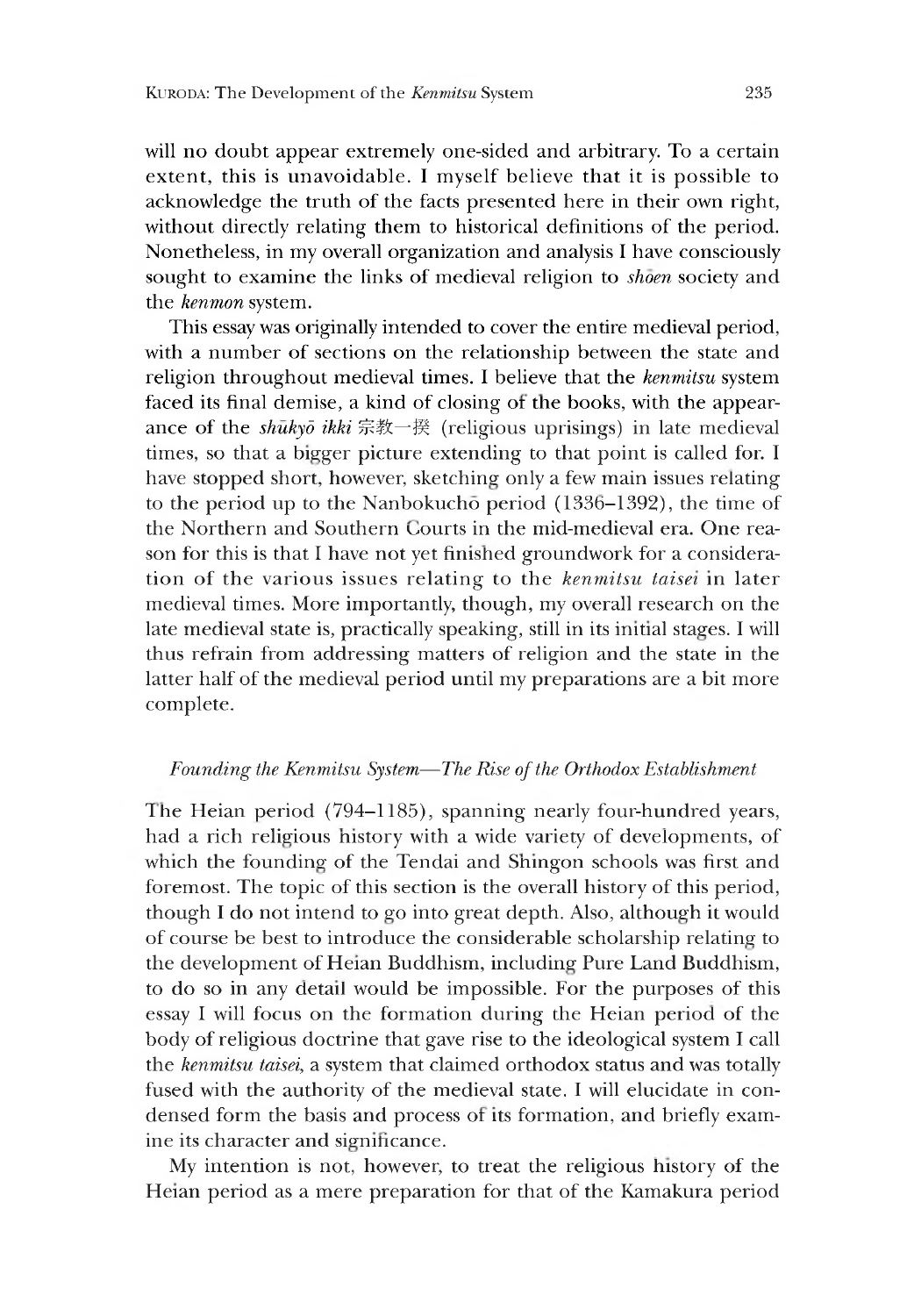(1185-1333). As mentioned above, I believe that we must reject this frequently adopted perspective and the associated interpretations based on the sectarian histories of the present-day Buddhist schools. Instead,we should seek to grasp in a comprehensive way the *kenmitsu taisei* as it existed in its own time. For this purpose we must identify what was important, from the perspective of intellectual history, in the transition from ancient to medieval Japan, and determine the ways in which this transformation constituted an emancipation of the spirit. This, I believe, must be our fundamental point of departure.

# *Issues in Intellectual History During the Transition Period From Ancient to Medieval Times*

The ancient Japanese state underwent slow change over the four-century Heian period as it moved toward the medieval state system. Since our understanding of the historical significance of this transition relates to our view of the nature and characteristics of both the ancient and the medieval state, a variety of perspectives are possible. Here I would like to present my own views, organizing them into the following three points that, in a sense, acknowledge the presuppositions of our intellectual historical stance.<sup>1</sup>

The first point is that this transition signified the disintegration of the Asian-style community structure that had been at the foundations of society, and of the ancient autocratic state *(kodai sensei kokka* 古代 専制国家) that had developed on this foundation. The distinctive qualities displayed by the ancient Japanese state all reveal it to be an ancient Asian-style social order. These features include the organization and principles of control of its communities, which were dominated by local chiefs and powerful families; the central and local administrative organizations, which performed household censuses on villages and concentrated authority in the imperial bureaus, provinces, counties, villages, and hamlets; and the hierarchical power structure, which extended from powerful local families all the way up to the emperor. All of these structures, in their various ways, ultimately broke down.

The second point to take up is the significance of the newly emerging peasant class, since the key feature of the transition from the ancient to the medieval period was the feudalization of society, the rise of independent, small-scale farming was the most important element

<sup>&</sup>lt;sup>1</sup> For my views on the transition from the ancient to the medieval period in Japan, see my essays "Shōensei shakai" (KURODA 1995b, pp. 129-316) and "Nihon chūsei no hokensei no tokushitsu" (KURODA 1995b, pp. 363-410).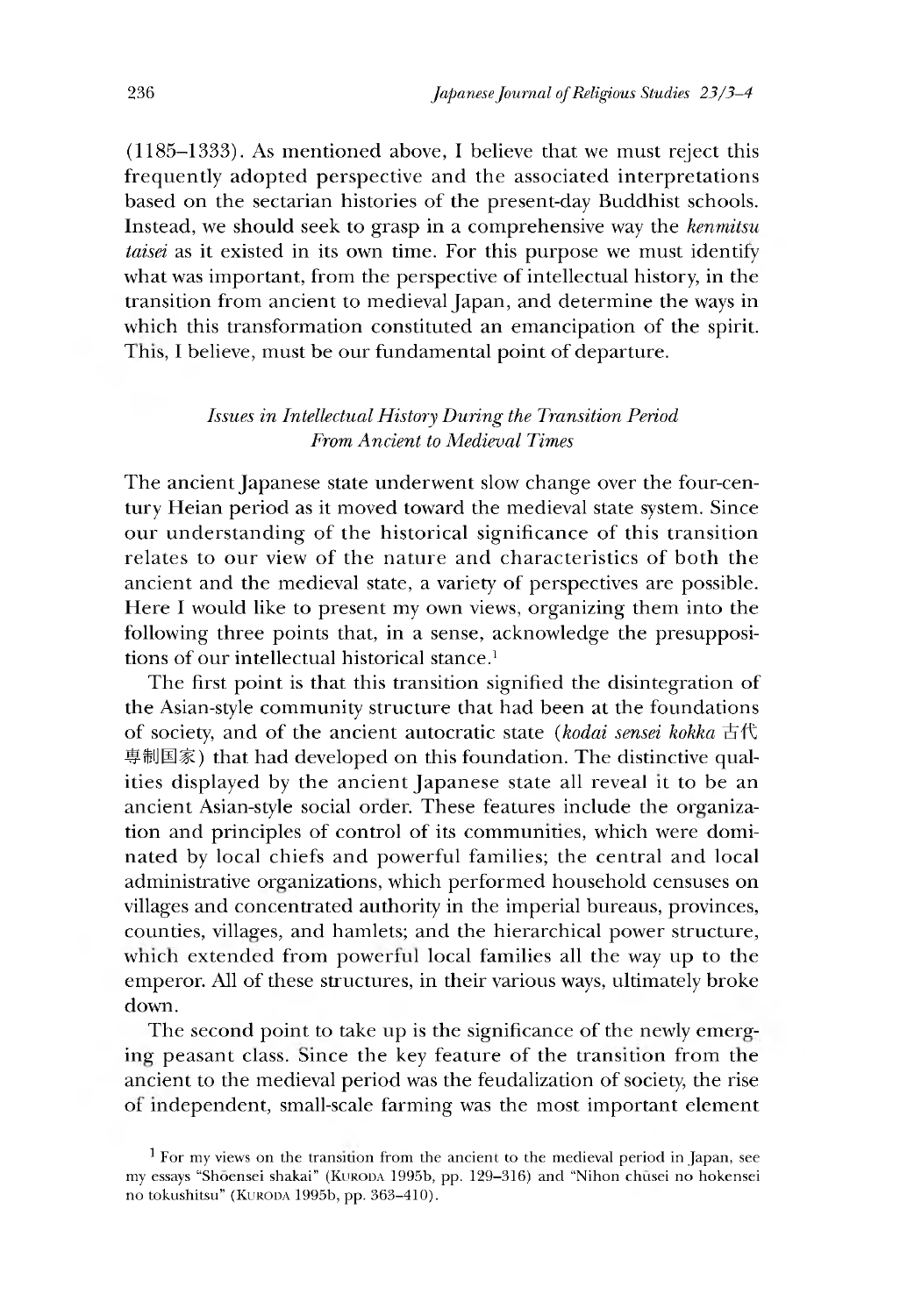for defining the nature of social development. In the case of Japan, independent, small-scale farming came into being with the formation of a new agricultural class centering on the *hyakusho* 百姓 (peasants), who emerged from the *komin* 公民 (commoners) of the ancient period. Within this new group, however, there were both the *gomin* 豪民 (the "powerful people," who later evolved into the *zaichi rydshu* 在地領王, the resident lords of the *shoen* estates), and their diametric opposites, the *saimin* 細民 (the "destitute people"), who were later incorporated into the patriarchal system of control in the form of slaves *(dorei* 奴隷) or serfs *(nodo* 農奴). Thus the patriarchal systems of slavery and serfdom developed from within this framework. It was on the basis of such developments that independence first became possible for the peasants. But fundamentally the production structure found in the estate system, which held sway over the independent peasantry, should be seen as dominant.

The third point to be made concerns the measures taken by the state to maintain and reorganize its system of control, and the deepening contradiction and deterioration that occurred as a result. For example, the Ritsuryo aristocrats and their descendants, while personally shifting their economic base to the estate system and its revenues, had to preserve the official categories of peasantry (*hyakusho*) and public land ( $k\bar{o}den \triangle \mathbb{H}$ ), and strive to maintain bureaucratic government through the activities of "superior officials" *(rydri* 反史) in the form of rule by the imperial regents *(sekkan* 摂関) . The national system of government and the *shoen* system of the aristocracy, notwithstanding various surface contradictions and confusions, stood in a basic relationship of mutual support. This relationship did not result from any active, positive viewpoint that they held in common, but rather from passive interaction as they responded primarily to the growth of the peasantry as independent, small-scale farmers. Because their policies shifted from one direction to another in accordance with the trends of the times, an inevitable confusion and deterioration occurred in politics and culture, both at the political center and in the outlying districts.

If these three features are taken to characterize Japan's transition from the ancient to the medieval period, what issues does this transition raise from the perspective or intellectual history? This will be our next concern.

The first thing to consider in this respect is what new outlooks, as well as what supporting forms of thought, emerged from the diverse activities of the various classes during the transitional period. What, in other words, were the outlooks *(ishiki*意識), thoughts *(shii*思惟), wishes (ganbo 願望), dreams (genso 幻想), and religious beliefs (shinko 信仰) of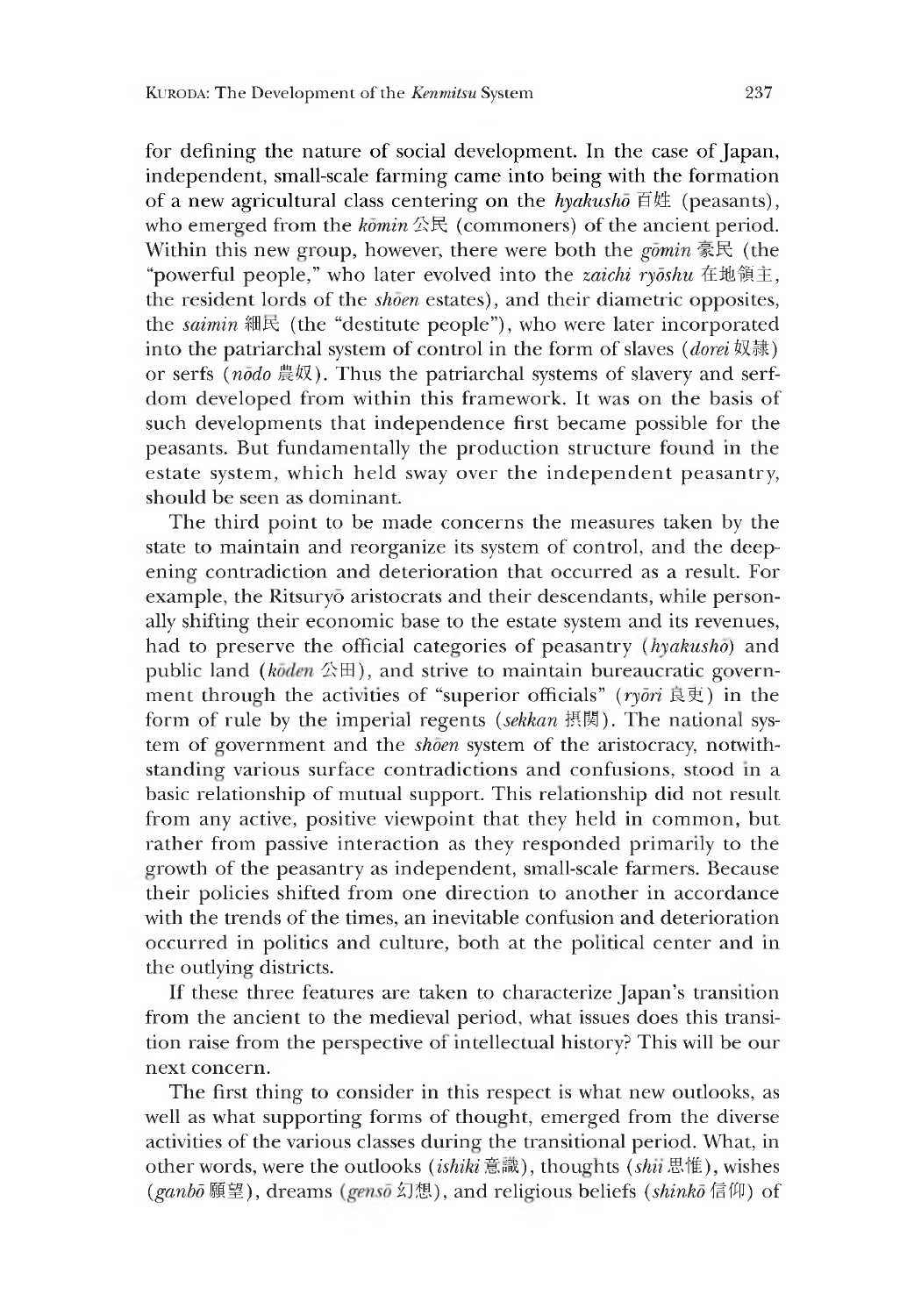the people as expressed in their economic activities and social and private lives, as well as in their reactions to the authorities of the old and the new orders? The crucial element here is found, I believe, in the people's opposition, both in outlook and in thought, to the ancient thaumaturgic bonds represented by the political authorities of the ancient Asian-style community (from clan head to emperor), and in their liberation from these bonds. The opposition to which I refer was not of the bold (and rather exceptional) type in which a people rises up in rebellion against the rule of a powerful state. Rather, it consisted of a gradual move away from the almost primitive ignorance that pervaded daily life and the activities of economic production; of the acquisition of an active and independent role in the conduct of business; of an overcoming of the social and spiritual weakness that prevented individuals from surviving so much as a day if separated from the ancient community organization and its emotive bonds; and of an escape from the blind struggle for existence wherein people feared the emperor as they might a deity and labored like worker bees under the rule of the social authorities. It consisted, in short, of the liberation and elevation of the human spirit.

Nonetheless, the formation of the peasant class was not a onedirectional advance in the status of the farming populace, for it occurred in the context of the rise of the powerful *gomin* group and the decline of the destitute *saimin* group. Hence, although I have described the transition as a spiritual liberation from the constraints of earlier authority and ideas, it is important to note that it was a liberation achieved only with the harsh realization that society cannot avoid the instabilities of change and decline. The process of liberation from ignorance always involves a struggle against uncertainty; thus a psychologically inevitable part of the transitional process was the emergence of various paths for attaining liberation from the sufferings and fears of this life, and the formation of images of a longed-for world. Even when such aspirations took a religious form, I believe they must be analyzed with the realization that they did not start out as transhistorical, abstract phenomena addressing the universal problems of human existence, but that they developed in response to specific historical and ideological concerns.<sup>2</sup>

Secondly, we must note that paralleling the above-mentioned intellectual advances on the part of the ordinary people was the emergence of a crisis mentality within the aristocratic class and a corresponding

<sup>&</sup>lt;sup>2</sup> Concerning the distinctive features of the consciousness of the common people during this period, astute insights have been presented by literary historians. See, for example, MASUDA 1960.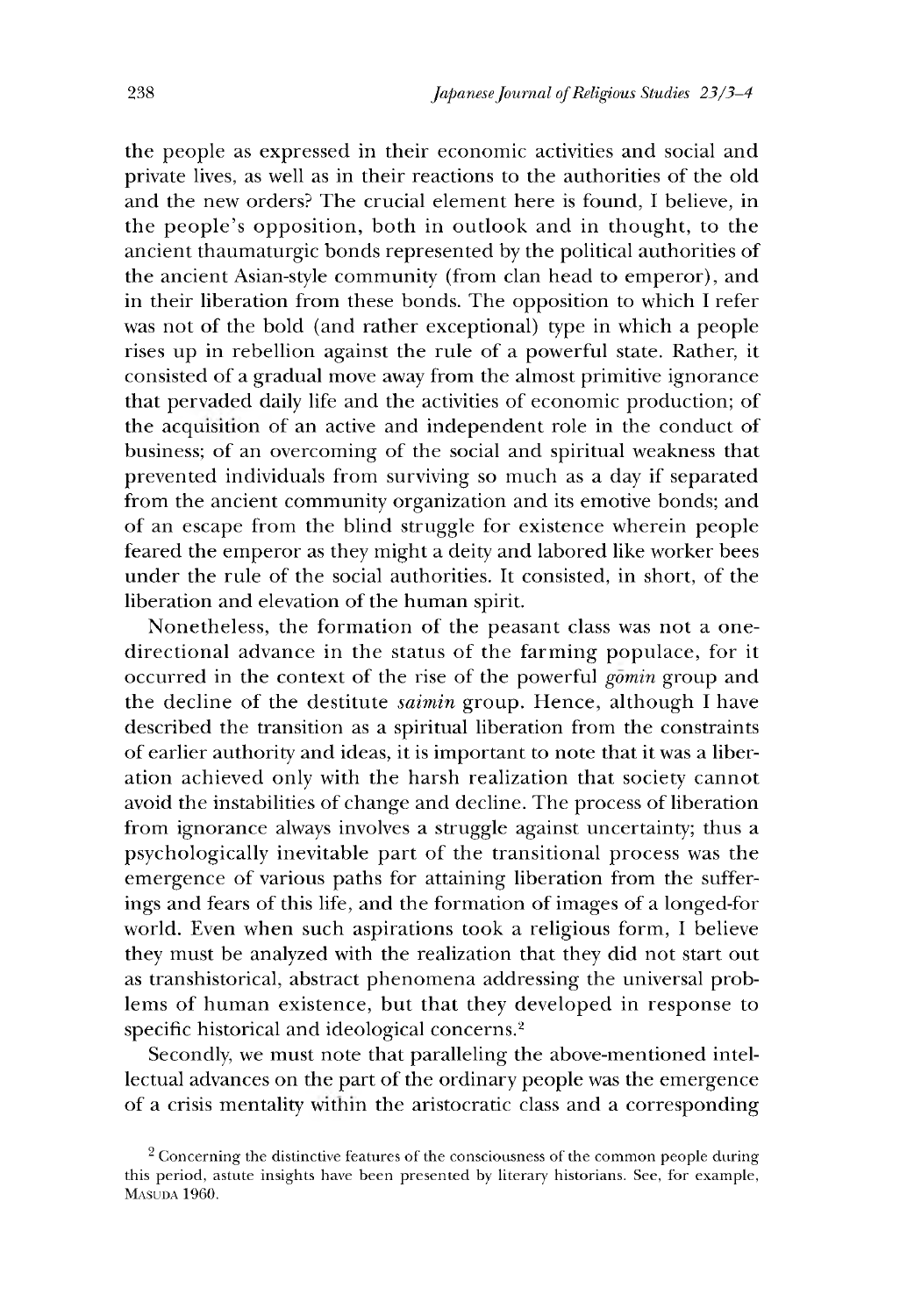initiative by the state to reorganize ideology and control religion—an initiative born of the ruling class's struggle to remain in power. The aristocrats, as the ruling class within the ancient state structure, were more conservative, generally speaking, than the people they ruled. Nevertheless, amidst the disintegration of the ancient state and Asianstyle community, the collapse of social functions, and breakdown of presumptions regarding privileged bloodlines  $(uji \nvert \nvert,$  the fictive structure on which aristocratic rule was built), the aristocrats were thrown into a state of crisis regarding their own existence that overshadowed even their reactionary response to the actions of the ordinary people. The increase in this crisis mentality at the individual, social, and government levels was reflected in the political intrigues and secret plots of the mid-eighth to tenth centuries, in the decline of numerous aristocratic families, and in the psychological inclination toward an urban, personal sense of introspection and prose (see Ishimoda 1943). The feeling of crisis led, on the one hand, to such structural changes as a new political ideology (expressed in the early tenth-century political reforms of the Engi era and in the appearance of "superior officials" [ *rydri]*) and a reorganization of religion around concepts like spiritual protection for the state (*chingo kokka* 鎮護国家). On the other hand, it stimulated serious introspection and rigorous intellectual questioning among the various levels of aristocrats who monopolized knowledge and learning and possessed refined political and intellectual skills. Attempts to comprehend the so-called imperial culture of the Heian period on the basis of the leisured lives of the aristocrats, or of the various new phenomena associated with the emergence of the lower classes, ignore the complexity and rigor of intellectual history, as well as the distinctive character of this transitional period.

There is a third point relating to the previous two, a point particularly relevant to the theme of this article. This is the fact that during this period there inevitably emerged an increased cognizance of the link between religion and the state. The ancient autocratic state had constituted an all-embracine entity from which no person had a separate, autonomous existence. Although from the reign of Empress Suiko (554–628) the conflicts and contradictions of autocratic rule had gradually led to the formulation of legal and religious restrictions regarding the state, these were still rooted in the self-perceptions of the Asian-style community structure and its leaders. From the ninth century, however, conditions underwent a fundamental change as the ancient autocratic state disintegrated and the medieval state emerged. At this point, both the aristocracy and the common people had to confront the question of what the nation was; regardless of one's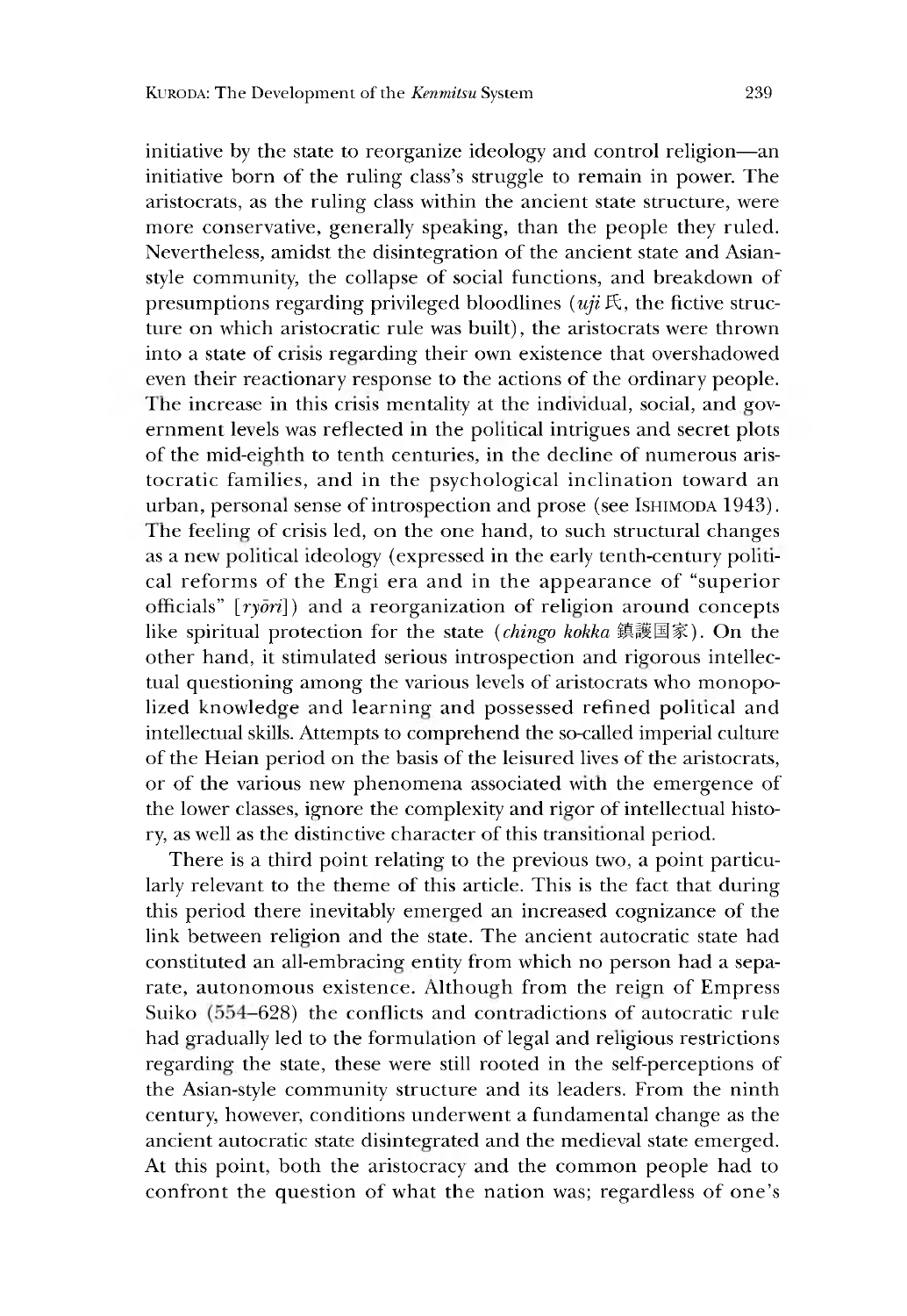social position, it was no longer possible to dwell comfortably in the all-encompassing state of the ancient era. In a sense, this was the first time in history that an "objective" consideration of the state became necessary. Unlike the ancient period, in which the existence of the emperor was considered synonymous with that of the state and the state was manifested in all spheres of life, the transitional period witnessed the beginnings of the paradoxical medieval attitude in which attempts to limit state control, or even attack it, led to deepened inquiry into the state's true meaning.<sup>3</sup> Such objective reflections emerged principally with religion as a mediating agent and intellectual methodology. Though there were other modes of thinking— Confucianism, for instance— that were capable of performing this role, in actuality the conditions for their autonomous emergence had not yet appeared in Japan. Religion, in contrast, found its raison d'être in this role. Furthermore, to reiterate a previous point, this inquiry into the nature of the state was a historically inevitable development emerging from the respective needs of the ruling and the ruled—i.e., the crisis mentality of the aristocracy and the defiance and hopes of the common people. It was thus an inquiry that transcended class and encompassed a wide variety of positions, including some that were in direct opposition. In this way both religion and the state refined their thought and logic to the point where they underwent the qualitative change to the medieval religion-state relationship.

In a general, chronological analysis one can go on forever identifying questions regarding the transition from the ancient to the medieval period. If one is concerned with the fundamental issues relating to religion and the state, however, the three points outlined above are of central concern.

### *Overcoming the Ancient Thaumaturgic Bonds*

In the section above I have attempted to identify the fundamental intellectual issues connected with the period of transition from ancient to medieval times. Below I would like to consider briefly the intellectual trends in religion during the ninth and tenth centuries. First I will examine the popular opposition to the thaumaturgic bonds promoted by the ancient authorities. For this purpose I turn to the *Nihon rydiki* 日本霊異言己[A record of miraculous tales of Japan], which

 $3$  In the past people have been prone to see only the institutional incompleteness of the medieval state and not to notice the paradoxical linkages mentioned here. Consequently, there has been a tendency to overlook those threads in medieval intellectual and governmental history that led to these specific questions.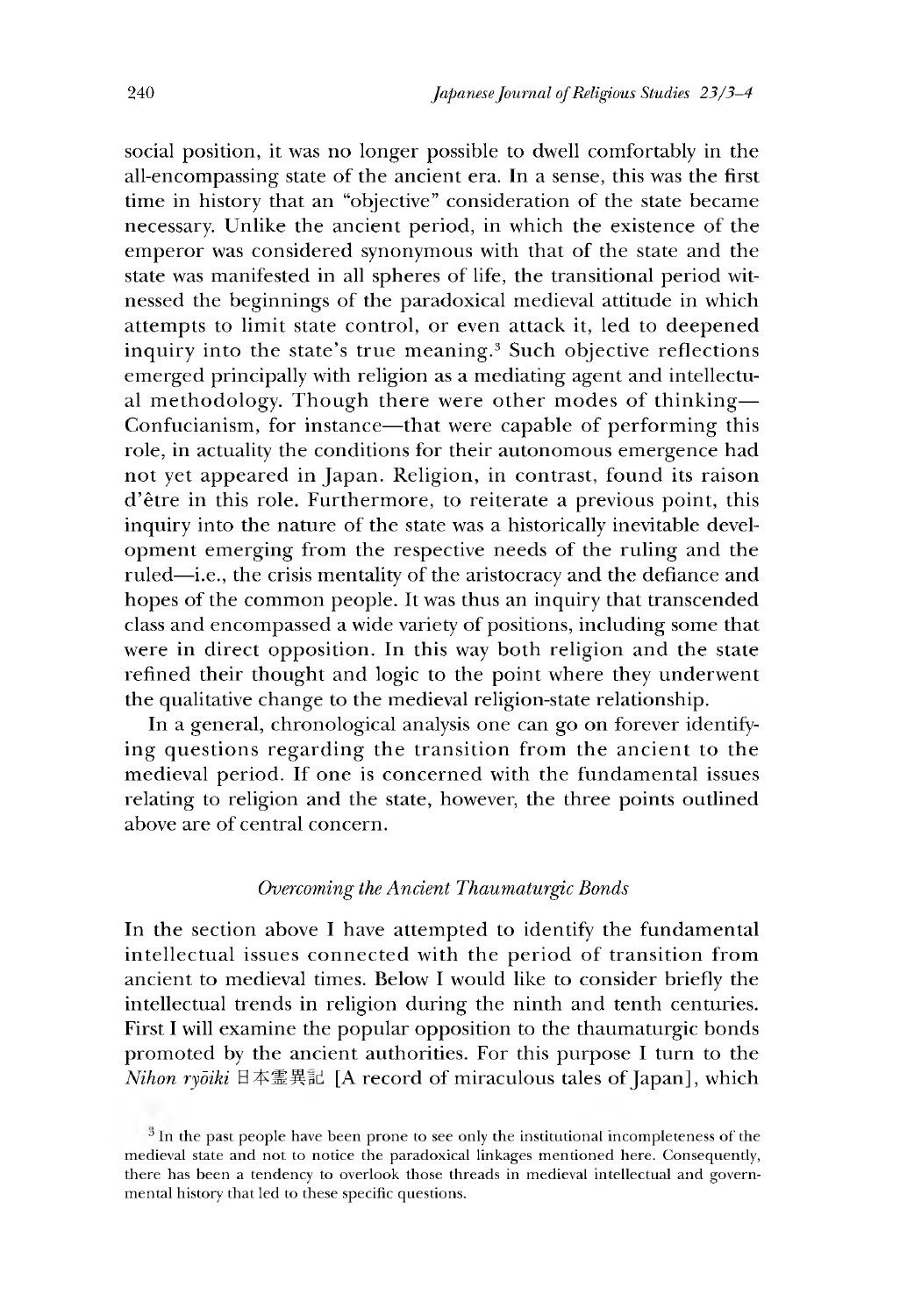reflects the condition of religion and the common people in the late eighth and early ninth centuries.4

Previous studies have examined the *Nihon ryōiki* from a variety of perspectives. One is that passages of the *Nihon rydiki* reflect the growth of powerful local families and individuals like county officials *(gunji* 郡司), as well as of a "wealthy and powerful local class" *(fugoso* 富豪層) (see Takatori 1967 and Kawane 1971). There are scholarly differences in interpretation, but basically the *Nihon rydiki* depicts the *fugoso* as a powerful, patriarchally structured class drawing its wealth from the control of slave labor and the possession of moveable property such as grain and seedlings, coins, and agricultural tools, and from large-scale loans and land management. Its compiler, Kyōkai 景戒 (8th-9th cent.), regarded such trends in society as inevitable, and using this material as his basis he propounded the doctrine of karmic rewards in this lite. For now I will set aside attempts to situate the *fugoso* in the class structure and define its historical significance. Rather, I will simply draw attention to the fact that the *Nihon rydiki* presents multiple depictions of the class divisions between the common people *{komin)* and the "wealthy elite" (fūki 富貴), referred to variously in this period as *fugo no tomogara* 富豪の輩 (wealthy and powerful comrades), *inpu no* tami 殷富の民 (prosperous and wealthy people), fumin 富民 (wealthy people), *gomin* 豪民 (powerful people), etc.

Alone with accounts of the rich the *Nihon rydiki* portrays the lives of the contemporary laboring populace and describes the joys and sorrows of the common people. Among the destitute people depicted are a mother and her children who are too poor to obtain food (1-13, 24; III-11); an impoverished widow who scavenges for fallen stalks of grain in the autumn (1-33); and two fisherman, an adult male and a young boy, who "receive an annual payment in wages" and who "are driven to work both day and night" (111-25). In many cases these indigent people are not personally subordinate to any particular household head, and they commonly belong to broken families. Also described are an orphan girl who loses her fortune after her wealthy and powerful parents die (II-34), and extremely poor women who gain good fortune and great wealth (II-28, 42). Such episodes appear again and again in this work as examples of how, despite everyone's dreams of wealth and rank, the unfathomable vicissitudes of life continue, accompanied by anxiety and unusual occurrences. The historical reality

<sup>4</sup> References to the *Nihon ryoiki* below are from the edition by ENDO and KASUGA (1967). The text consists of three fascicles, with thirteen stories in the first fascicle, twenty-four stories in the second fascicle, and eleven stories in the third fascicle. References below cite the fascicle and story number: e.g., 1-13 refers to story number 13 in the first fascicle. For an English translation of this text see NAKAMURA 1973.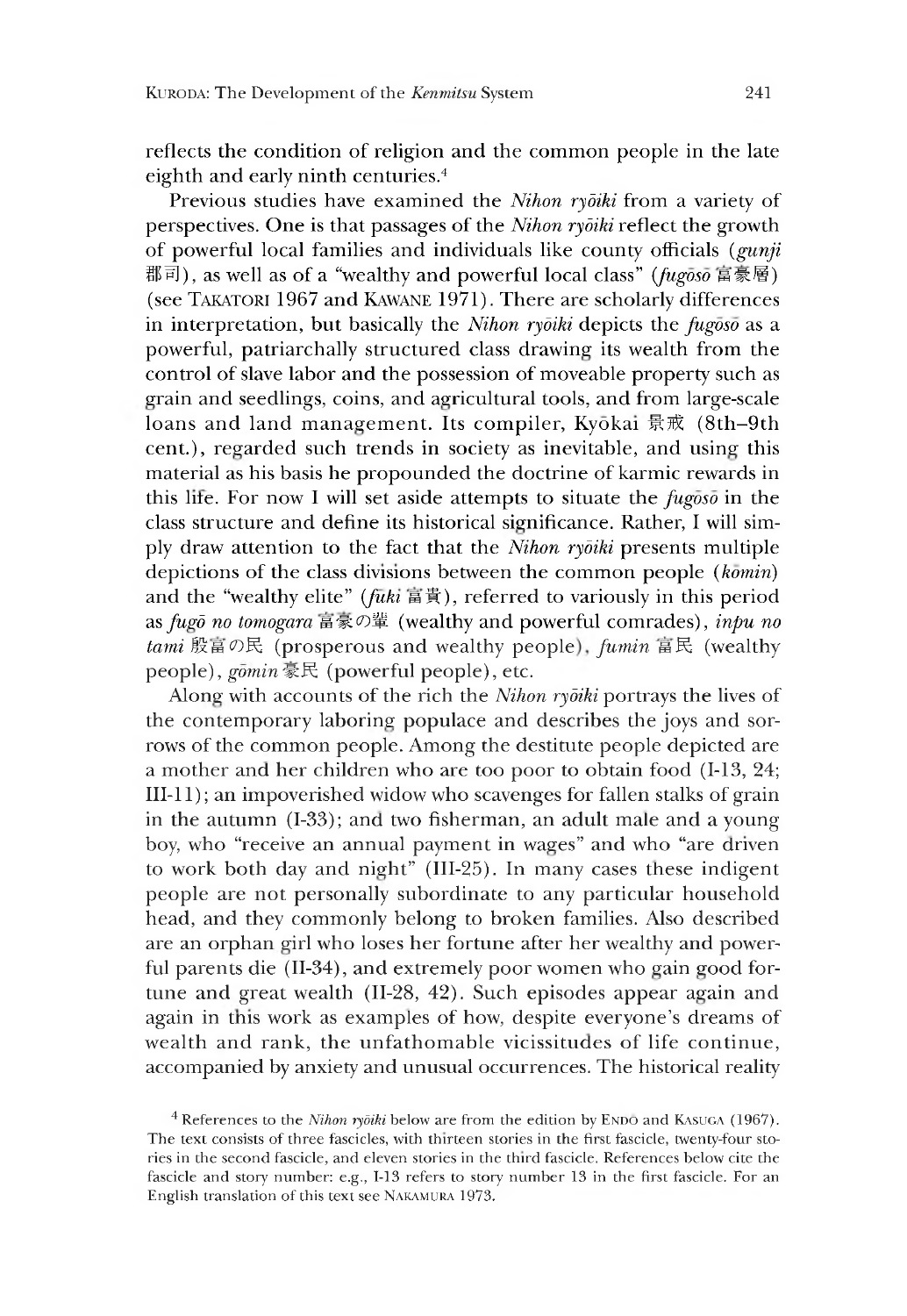underlying these events was none other than the transition of the ancient commoner class *{komin)* to the various levels of the medieval peasant class (*hyakusho),* with some individuals emerging as wealthy and others as destitute. The *Nihon ryōiki* interprets these overall developments from the Buddhist standpoint of causality *(inga* 因果)—not, of course, in order to sanction such vicissitudes, but to stress, by utilizing people's fear of misfortune and uncertainty, the inescapability of karmic effects (genpo 現報). The work is not an attempt to explain in Buddhist terms the rise of the *fugoso* and portray its members as the new supporters of society; its aim, rather, is to disseminate the doctrine of causality through a portrayal of the severity, the misfortune, the joys, and the sorrows of the world at the time of the transition to the medieval era.

The *Nihon ryōiki*'s teachings, however, are based on more than just descriptions of the vicissitudes of life. The work also urges a reorientation in values and thinking. The preface to the first fascicle says, in a section on demonstrating cause and effect, "How could one show deference only to the traditions and records of other countries, and not believe in or tremble before the extraordinary events in our own land?" (ENDO and KASUGA 1967, p. 55). That is, from a recognition of the inevitability of karmic effects there arises an awareness of "our land"  $(jido \hat{\pmb{\pm}} \hat{\pmb{\pm}})$ , in the sense that the universal principles revealed in the Buddhist teachings penetrate "our land" too. There is, admittedly, a certain national consciousness in this awareness of "our land," since it is referred to in contrast with other lands, but the primary emphasis of the statement itself is on the notion of an all-penetrating universal truth. When in another passage the *Nihon rydiki* says, "Paragons of good appear even in this remote land during our auspicious age" (HI-19), it is stressing that the effects of karmic causes appear unrailingly even in this small, peripheral land. What it is not doing is preaching a theory of uniqueness (i.e., that Buddhist truths have a unique way of manifesting themselves in Japan), as in, for instance, the Kamakuraperiod discourse on Japan as the "land of the kami" *(shinkoku shiso* 神国思想).<sup>5</sup> Thus the historical identity of the *Nihon ryōiki* should be seen in its recognition of the universality of Buddhist truth, and in its perception that the vicissitudes of both the rich and the poor are simply expressions of this truth.

<sup>5</sup> See, for instance, the *Shasekishu* 沙石集, fasc. 1, pt. 1, Tale on Koken (1110–1193) of the Miidera temple (for English translation see MORRELL 1985, pp. 76-79). On *shinkoku shiso* see my essay "Chusei kokka to shinkoku shiso" in KURODA 1995a, pp. 3-82, which deals with this question and explains it briefly. [See also the articles in this issue, "The Discourse on the 'Land of Kami' *(Shinkoku)* in Medieval Japan" and "Religion, Ideology of Domination, and Nationalism: Kuroda Toshio on the Discourse of *Shinkoku.*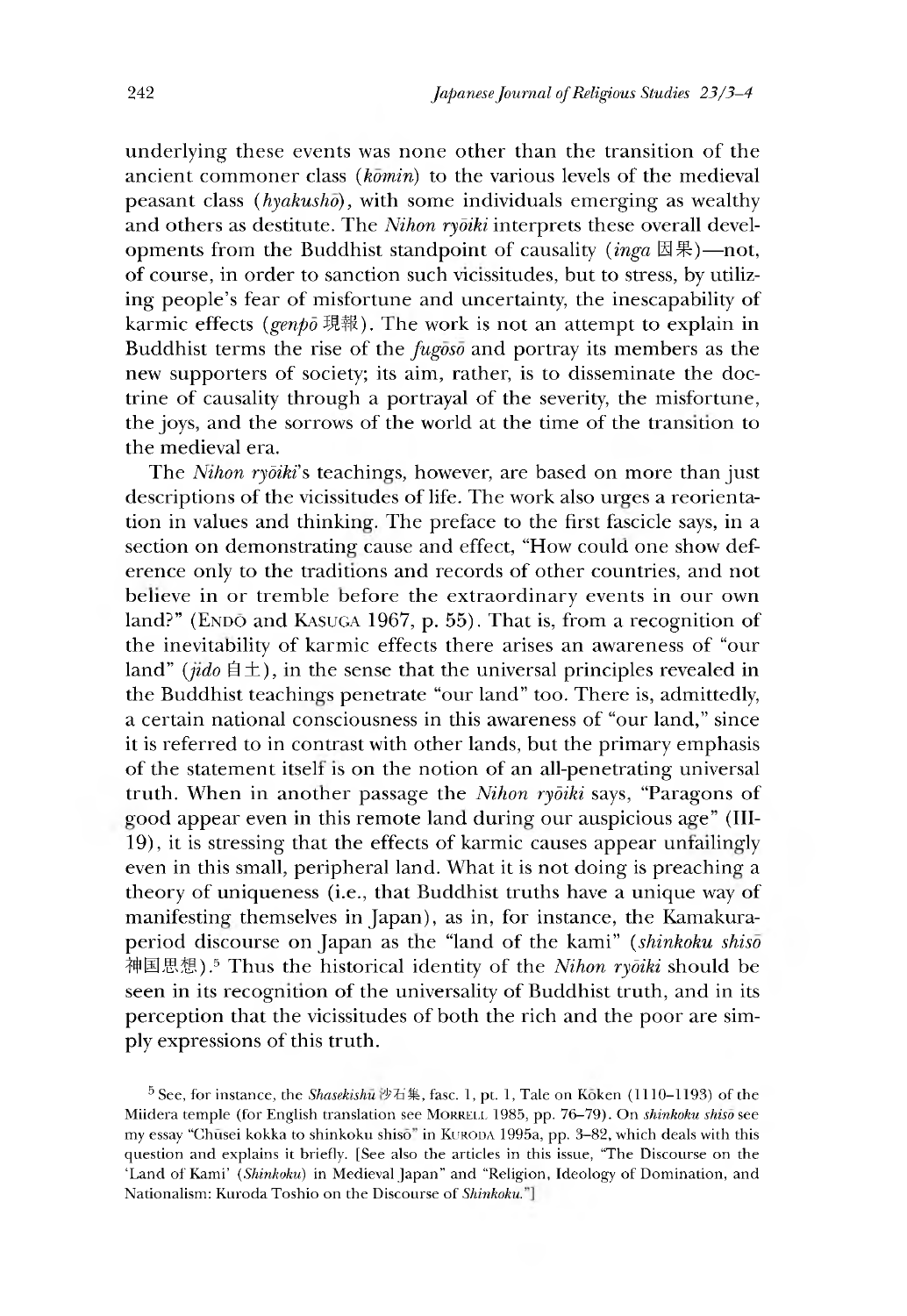Next I would like to consider the sense of fear that people felt toward the inescapable workings of karma. This fear is reflected in the *Nihon ryōiki*'s descriptions of the mysterious thaumaturgic powers of the three treasures of Buddhism (Buddha, dharma, and samgha), as in the above-mentioned "How could one...not believe in or tremble before the extraordinary events?", or, "A sense of shame arose in them, and there was no end to their fright" (II-9, ENDO and KASUGA 1967, p. 205). What is expressed here is neither logic nor reverential praise, but fear of a transcendent thaumaturgic power. In this connection we should note the relationship of such power to the authority of the emperor, who in the ancient period stood as an absolute, transcendent entity. In one tale, entitled "On Taking Refuge in the Three Treasures, Honoring the Clerical Community, Having Sutras Recited, and Attaining Karmic Results in the Present" (I-32), this relationship is described in the following archetypal way. Emperor Shomu  $(701-756)$  was hunting in the upper county of So when a deer ran into a peasant's house in a village there. Not knowing whose deer it was, the householder killed and ate it. Later the emperor, hearing this, sent agents to have the people of the household arrested. "At that time more than ten men and women all met with this tribulation. In body they trembled, and in heart they were frightened, for they had no one to fall back on. Their only thought was what, if not the supernatural power of the three treasures, could possibly save them from this profound tribulation" (ENDO and KASUGA 1967, pp. 149-51). Upon taking refuge in the sixteen-foot Buddha of the Daian-ji temple and reciting sutras, they received a general amnesty on the felicitous occasion of an imperial prince's birth.

The emperor's authority, as reflected in this story, was definitely a "tribulation" *(nan* 難) to be feared, something transcending right and wrong. Here we can see a distinct psychological characteristic of the ancient Asian-style community structure and the authority of the autocratic ruler that was rooted in it. I believe that the feelings of the people toward the three treasures, wherein they "could not help but believe in or tremble before" the Buddha, dharma, and samgha, were more or less of the same type as those felt toward the emperor. It was this ancient-style fear that prompted people to put faith in the Buddhist teachings. But precisely because of this, as we can see in the story, the Buddhist teachings came to be recognized as a force that could deliver people from the power of the emperor. On the one hand, the emperor is portrayed in the *Nihon ryōiki* as a figure with the capacity to control thunder: "How could even the god of thunder not accept the emperor's invitation?"  $(I-1; ENDO$  and KASUGA 1967, p. 65)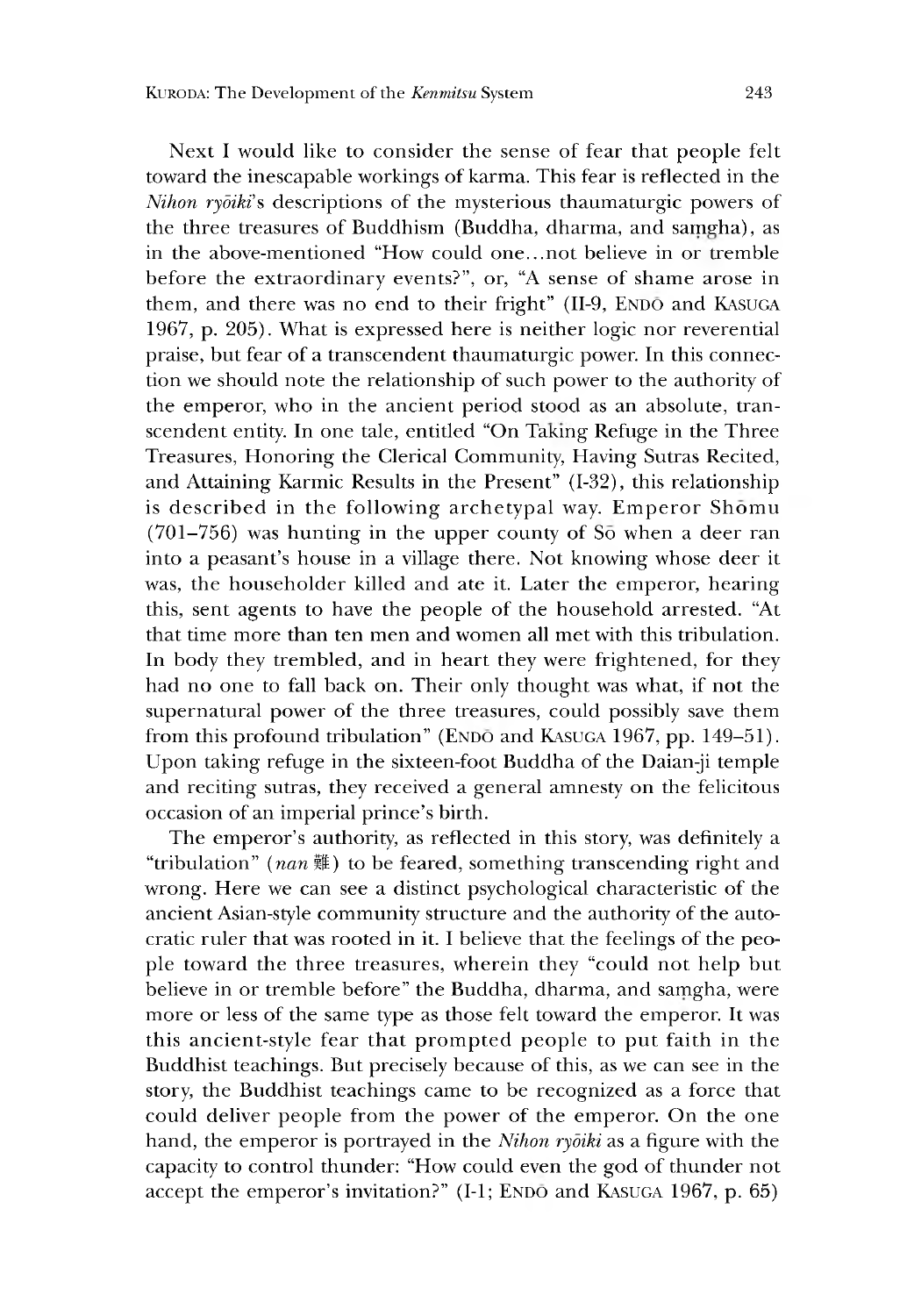On the other hand, he is relegated to a position of lesser strength before the Buddhist teachings, which are absolute and universal principles. Even though "all things in the emperor's country are things belonging to the country's emperor," and "events occur at the sovereign pleasure of the country's emperor," still he was not regarded as absolute compared to Buddhism, as reflected in the statement, "A Buddhist meditation master accomplished in both wisdom and practice, when he reincarnated as a human, was born as the son of the emperor" (III-39; ENDO and KASUGA 1967, p. 289-91). Thus the ancient feeling of fear toward the emperor served as a medium through which the absolute authority of the Buddhist teachings was recognized, as a result of which the power of the emperor became relativized.

These conditions may have been gestating from as early as the time of Emperor Shomu, who bowed down before the Great Buddha of Nara and declared himself "a slave of the three treasures." But it should be noted that by the time of the *Nihon ryoiki* these feelings penetrated the lives of the common people too and were comprehended in terms of concrete events. From this time there also began to appear a natural shift in social standards concerning what is noble and what is lowly *(kisen* 貴賤),or exalted and reviled *(sonpi* 尊卑). Already in the *Nihon ryōiki* the secular authority of the emperor no longer set the standard for judging the noble—the Buddhist teachings had emerged as a superior standard. Along with such conventional expressions as "a novice priest of lowly appearance" and "a lowly beast"  $(II-1, 40)$ , there are statements that reflect Buddhist criteria for distinguishing the high and the low, as in the reference to "a lowly heart that does not reflect on karmic causes" (III-15; ENDO and KASUGA 1967, p. 359). Although at this point in history the concepts, found later in the medieval class structure, of the *sen* 賎 (lowly) and the *hinin* 非人 (outcasts) had not yet developed, $6$  standards of authority and status were already undergoing a reorientation through the universal principles of Buddhism, as Buddhism utilized the authority of the autocratic ruler, the people's sense of fear, and the unenlightened feelings characteristic of the ancient Asian-style community structure for the purposes of proselytization.

Although the noble and the low were differentiated on the basis of both secular and religious standards, there was an overlap in the two standards owing to the fact that the concepts of "noble" and "low" played an important role in expressing the stratified nature of society and the religious character of authority in both the ancient and the

 $6$  See my essay "Chūsei no mibunsei to hisen kannen" (KURODA 1995c, pp. 185-233).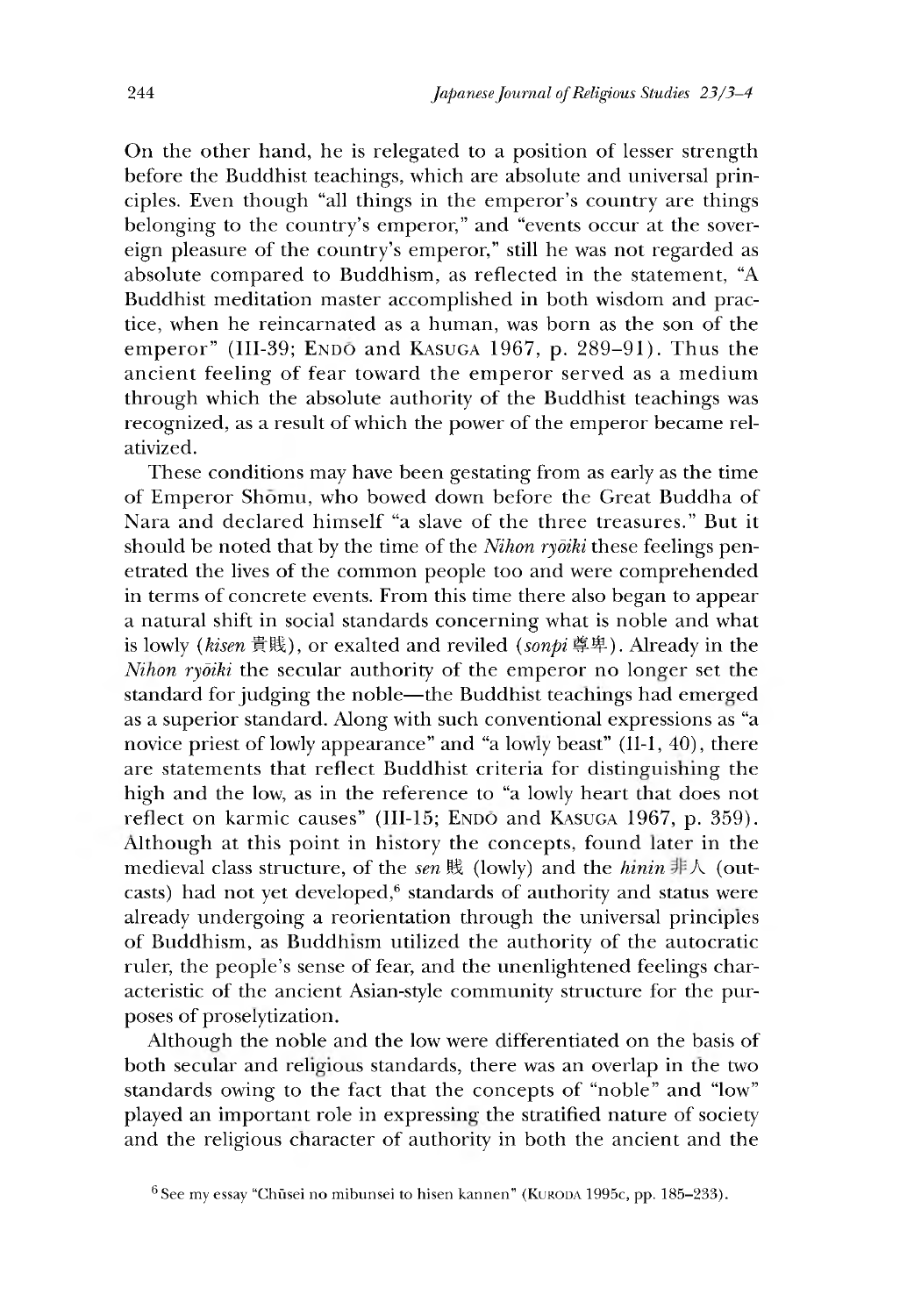medieval period. In ancient times, when the secular and the religious were not yet separate, the authority of the emperor stood at the pinnacle of this value system. In this connection it is important to note that throughout the entire *Nihon ryothi* the differentiation between the "sagely" (sei  $\ddot{\mathbb{E}}$ ) and the "unenlightened" *(bon*  $\ddot{L}$ ) is far more significant than that between the noble and the lowly, reflecting a different value system. The distinction between the sagely and the unenlightened—a purely Buddhist distinction, of course—emerged as more important than the secular social distinction between the noble and the lowly. This is the reason that the *Nihon ryōiki* asks so emphatically, "How could one not believe in and tremble before [karmic causes]?" This distinction is also responsible for the concept of the "hidden sage" *(onshin no shonin* 隱身の聖人),as in another passage from the *Nihon rydiki* where the seventh-century Prince Regent Shōtoku Taishi ( $574-622$ ), encountering a beggar by the side of the road to Kataoka, comments, "The sage [i.e., Shōtoku Taishi] recognizes the sagely; the unenlightened person does not. The unenlightened person, with the physical eye, sees only a lowly person. The sage, with the supernatural eye, sees the hidden person" (I-4; ENDO and KASUGA 1967, p. 79). The *Nihon ryoiki* also records the story of Prince Nagaya, who, by striking a mendicant novice priest on the head, brought on his own downfall and suicide. "One should not hesitate to fear a member wearing the Buddhist robes, even if he is lowly in appearance, for the hidden person of a sage is united with him there $in$ <sup>"</sup> (II-1; ENDO and KASUGA 1967, p. 175). In other words, such a person might not be a sage in outward appearance, but might nevertheless be able to exhibit mysterious thaumaturgic powers.

Important guises that these hidden sages might assume were those of self-ordained novice clerics *\jido no shami* 度の沙ヽ弥) or mendicant religious practitioners, both of whom were seekers of enlightenment in the mundane world. The *Nihon ryoiki* states, "Even if [the person right before you] is a self-ordained Buddhist master, look at him with a heart of forbearance and insight, for hidden sages mingle with the unenlightened" (III-33; ENDO and KASUGA 1967, p. 415). Among those in this category were people who lived amongst the worldly, lent money, and kept a wife and family (III-4), and wealthy people who established and resided in clan temples (III-23). There were also many beggars, mendicants, and physically deformed people, including a woman whom "ignorant and worldly people referred to derisively as 'Monkey Sage' (saruhijiri 猴聖)" (III-19). Still others appear to have been connected with village worship halls or private temples built by villagers  $(III-17, 28)$ .

From these examples an image emerges of various classes of itinerants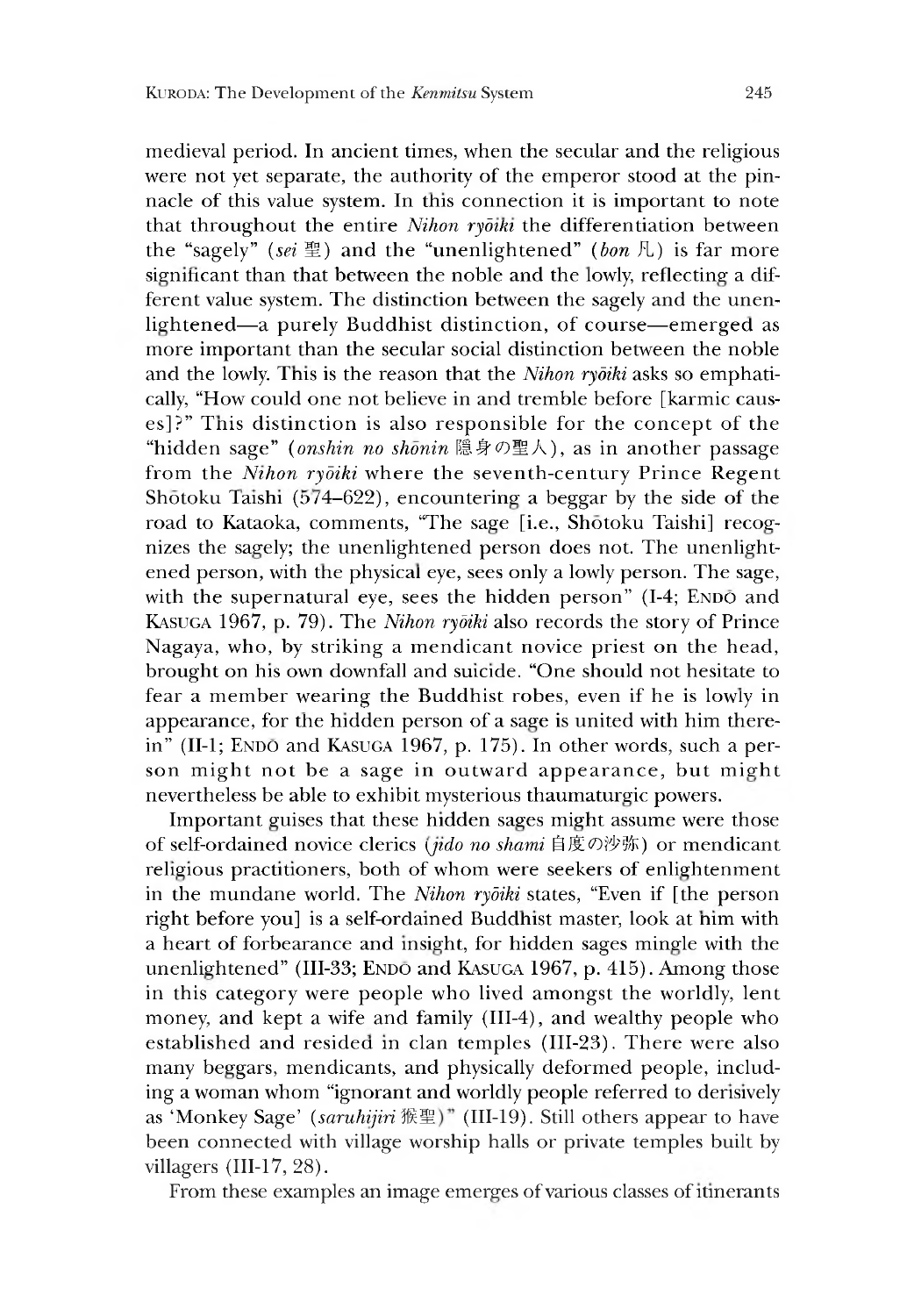who were displaced as the ancient community structure dissolved. Commonly they were called *shami* 沙弥 (novice clerics) or *shōnin/hijiri* 聖人 (sages), and among them were some who had been influenced by Buddhism, such as the aforementioned self-ordained *shami.* There were also many who undoubtedly had no connection with Buddhism, such as thaumaturges of folk religion, the financially ruined, the disabled, and the deranged. The *Nihon ryoiki,* however, interprets popular thaumaturgic beliefs and practices too as embodiments of the Buddhist teachings. Such things confirm that the notions of "sage" and "unenlightened" were being applied to the deepest realities of society. We can also discern therein the foundations of *shinbutsu shugo* 神仏習合 thought (the identification of the kami with the buddhas), which later gave rise to mountain asceticism *(sangaku shugen* 山岳修験) and beliefs in ominous spirits (*goryo shinko* 御霊信仰). It is important to note that the incarnated sage was recognized in many guises, not just in exalted figures such as Shōtoku Taishi or the great Nara priest Gy6ki 行 基 (668-749).7

Nevertheless, this shift in values, wherein the lowly was equated to the unenliehtened, can be detected in only one example, that of the hidden sage. Such limited evidence reflects a certain weakness on the part of the common people, an inability to assert their spiritual independence or to conceive of themselves as active agents. Or, to put it more accurately, this image of the common people was the only one that the *Nihon ryoiki* was capable of. The question, however, is whether this was an accurate expression of the overall consciousness of the people during this period. It goes without saying that it was not. This is demonstrated by the very rise of the *gomin* elite, frequently referred to in the *Nihon ryōiki*. Strictly speaking, the work looks upon this elite neither positively nor neeatively. Yet the very existence of the *gomin* indicates that the common people, both rich and poor, desired to be independent agents acting on the basis of their own will and desire if such drives toward selfhood and autonomy were absent no one would have made the efforts necessary to achieve wealth and power. However, there is no reason why Kyokai, the compiler of the *Nihon ryoiki*, should have developed this point in any logical way, considering his doctrinal standpoint from within Nara Buddhism.

#### *Umjication oj Religion under Esoteric Buddhism*

A far more positive response to the ninth-century common people's

 Ui Hakuju (1951, p. 11), points out regarding the *Nihon rydiki,s* portrayal of Gyoki as a bodhisattva, "It was previously thought that this was linked to the *honji suijaku* theory."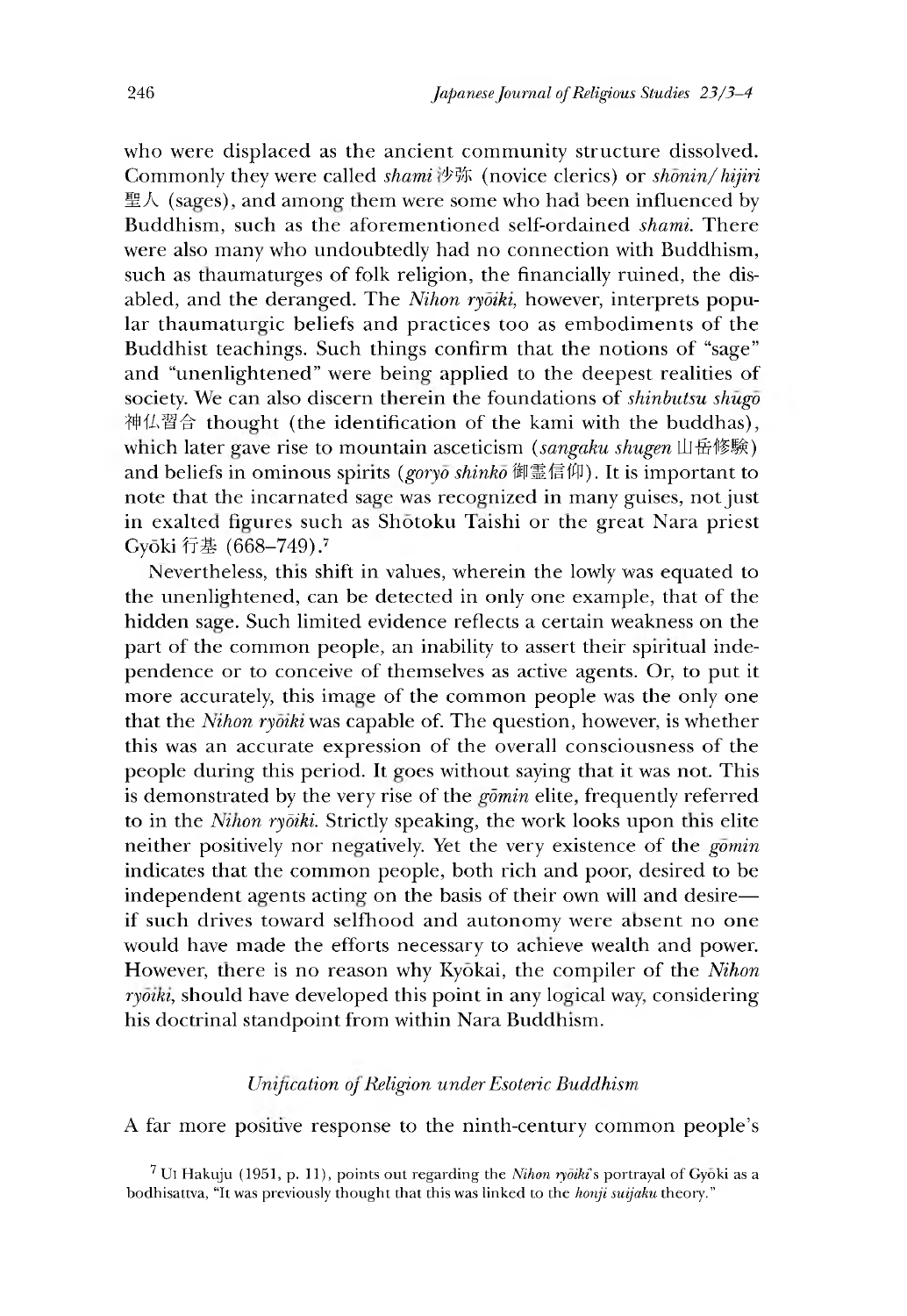desire to overcome the ancient thaumaturgic bonds and perceive themselves as independent agents was the founding of the Tendai school by Saicho 最澄 (767-822) and the Shingon school by Kukai 空海 (774-835). What contemporary intellectual trends did the development of Heian Buddhism, originating in Saicho's and Kūkai's schools, signify? Here I would like to summarize what I feel to be their fundamental characteristics.

The first point to make is that both Saichō and Kūkai advocated a Mahayana Buddhist perspective. As has been noted elsewhere (see TAKATORI 1955), Mahayana fit the needs of the social classes seeking liberation and independence, especially the provincial commoner classes from the *gomin* on down. Saicho's doctrine that "all sentient beings have the Buddha nature," and Kūkai's concept of the "inseparability of the sage and the unenlightened," though already well established on the Asian continent, had an enormous historical significance in Japan owing to their congruity with the most pressing intellectual themes of the period. The question of what place Mahayana Buddhism held in ancient Asian society and what role it played in various social constructs is, of course, quite large and complex. But in Japan Mahayana developed in close and inseparable connection with the disintegration of the ancient autocratic state. From the standpoint of the common people, it appears to have performed the function of transforming their aspirations into religious doctrine.

Saichō's and Kūkai's thought, however, was not simply a proxy for the consciousness of lower-class commoners, much less an agent of confrontation with the ruling authorities. It is true that each figure in his own way opposed Nara Buddhism, which since the previous age had been united with state authority. Not only did they work for new, independent religious organizations and develop systematic classifications of doctrine (kyoso hanjaku 教相判釈), but they also created "schools"  $(\sin \hat{\pi})$  in a new sense—that is, religious organizations centering around master-disciple lineages rather than around doctrinal fields of study, as in the earlier six schools of Nara Buddhism. But we should not overestimate Saichō's and Kūkai's goals, thinking they intended to make religion and its thought completely independent of state authority. On the contrary, both of them petitioned the state to sponsor priests in their schools, and by imperial consent they each received two new priests annually *(nenbun dosha*年分度者). Even the Mahāyāna ordination platform that Saichō wished to establish at Enryaku-ji, and over which he clashed so much with the Nara temples, was finally established, after Saicho's death, only through imperial decree. In short, both Saicho and Kukai sought to build their schools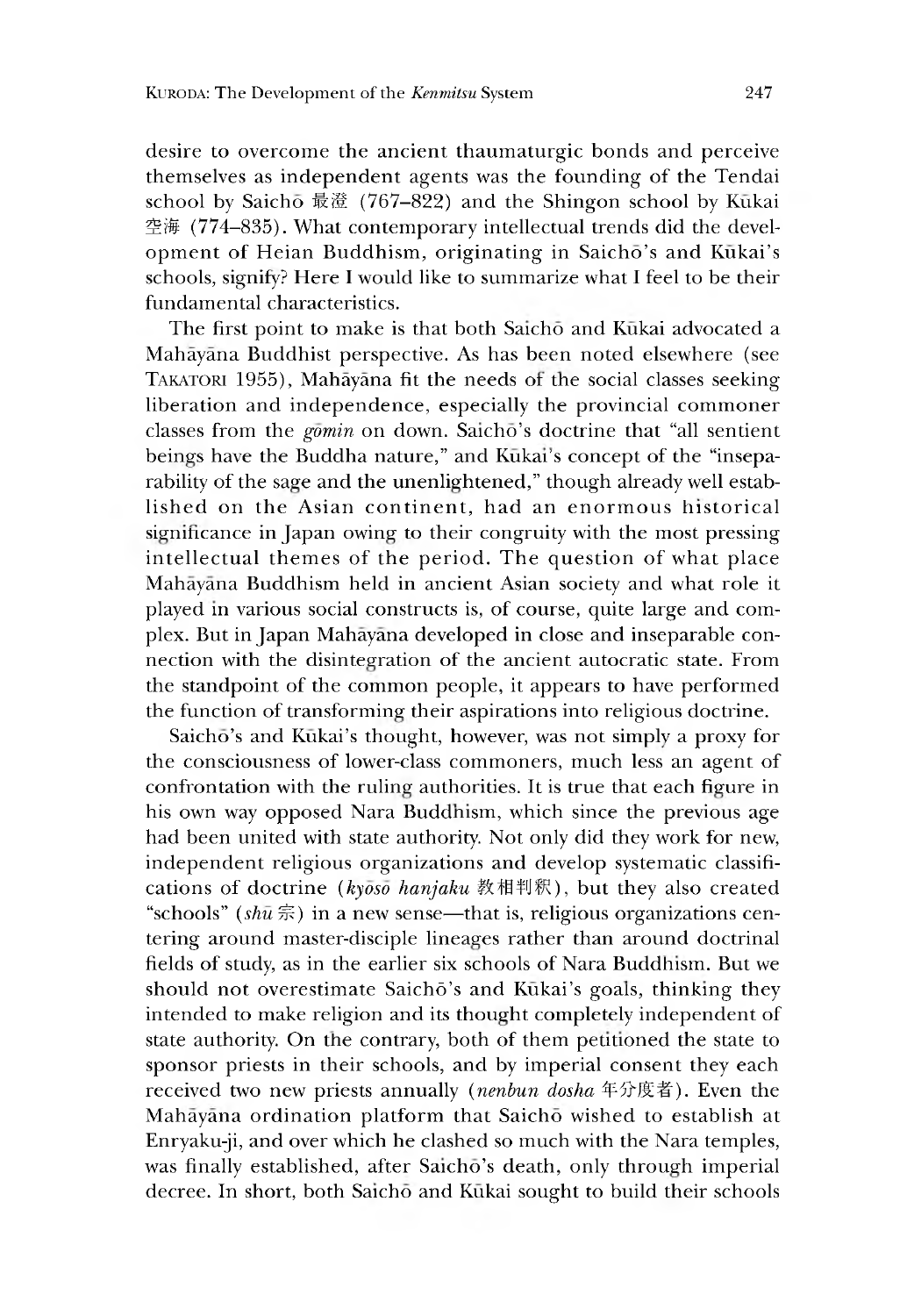within the framework of state authority, and relied upon it for approval. This characteristic was quite straightforwardly expressed in their thought from the very founding of their schools, in their emphasis on protection of the state (*chingo kokka).*

It would be wrong to take *chingo kokka* as a posture that compromises one's religious stature by offering unreserved service to the authorities. It is one thing to glorify unconditionally the country's sovereign and power holders, and to propound an unvarnished rationale in direct service to them. But the Mahayana concept of "benefiting self and benefiting others" *(jiri rita* 自利利他) gives rise to the idea of promoting peace and protecting the state in the sense of defending the people. Thus we should not perceive the concept of *chingo kokka* as indicative only of an obedient servant trailing behind the existing powers. Nonetheless, the writings of Saichō and Kūkai show a pronounced tendency to emphasize *chingo kokka* in the sense of aggrandizing the power of the sovereign and the state system of rule, although they also include the sense of defending the people (see MATSUNAGA 1969, p. 191). Although the desire of the people below for autonomy provided Saicho and Kūkai with a groundwork for developine their theories of Mahayana Buddhism, at the same time neither Saichō nor Kūkai claimed superiority for religious authority over secular authority. And, as just noted, both figures sought the rulers' approval of religion as an entity beneficial to the state and unilaterally defined religion as an agent in service to state power.

The grounds for this attitude lay in the particular historical conditions that existed in Japan during this period, not in some general tendency of Mahāyāna Buddhism. At this stage of impending transition from the disintegrating Asian-style community structure to the medieval period the illusion of the unassailable character of state authority was still firmly rooted, as can be seen from the enactment of the political "reforms" of Emperor Kanmu's reign. In addition, there was at this time a strong assertion of the particular social and political relationships of power lodged in the reactionary response of the ruling class. Hence Saichō's stress on *chingo kokka* should not be regarded as simply a compromise of Mahāyāna's lofty ideas. Rather, whether because of the climate of the times or the attitudes of the people involved, it should be seen from the outset as the only thing possible under the circumstances.

In addition to the rise of *chingo kokka* thought out of Mahayana Buddhism, another feature of Heian Buddhism that should be noted is the rapid development of *mikkyo* 密教 (the esoteric teachings) from the early Heian period.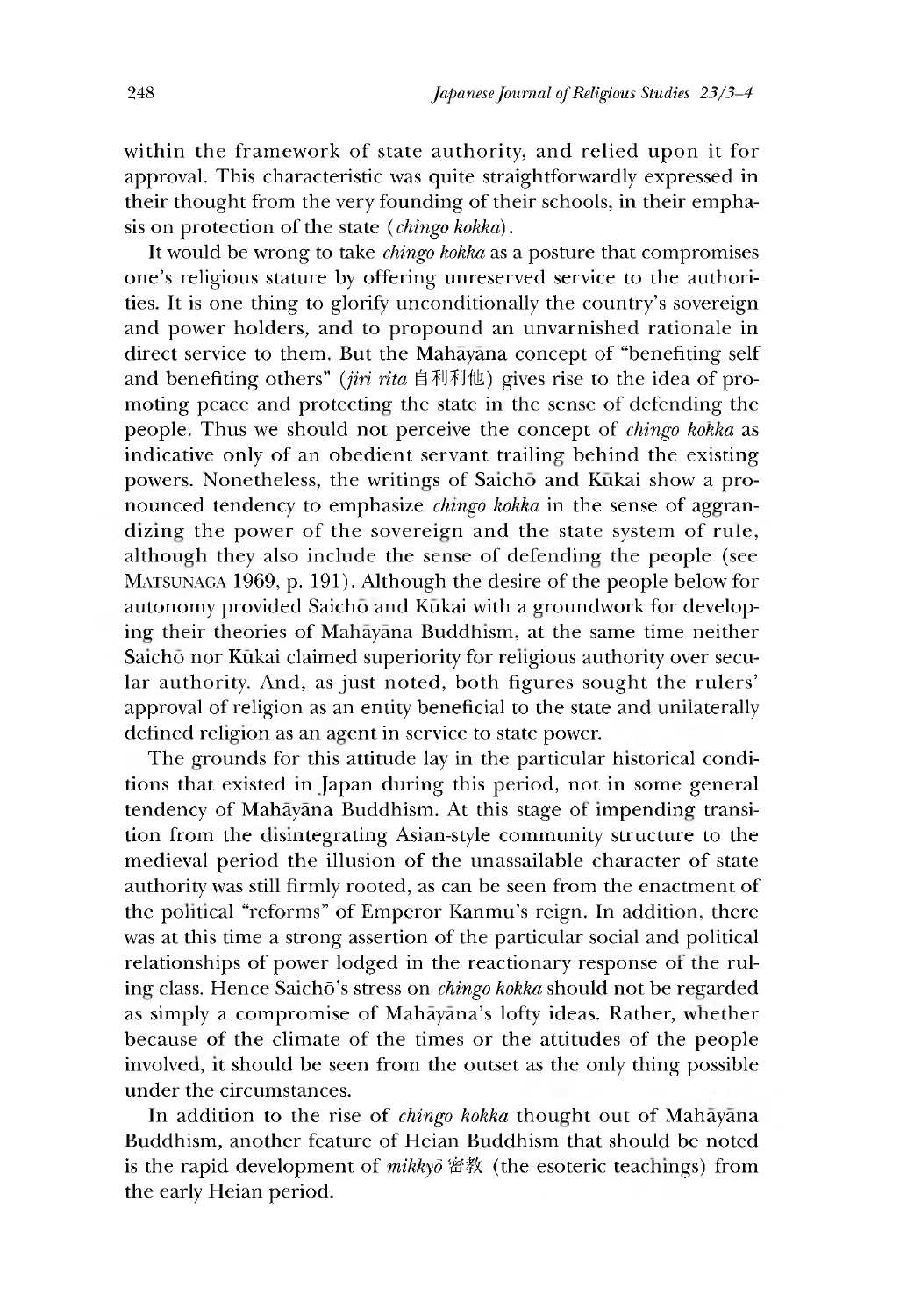Even in the period when Saicho and Kukai were active the fact that Kūkai had a deeper understanding of *mikkyō* than Saichō did was one factor contributing to his success in the rivalry between the two. After Saichō's death the Tendai priests Ennin  $H\subset (794-864)$  and Enchin 円珍 (814-891) traveled to China, where they studied the latest esoteric teachings. Upon their return to Japan they strove to develop an independent *mikkyd* tradition in the Tendai school. Ennin in his classification of the teachings propounded the doctrine of the "One Great Perfect Teaching" (*ichidaiengyō* 一大円教), consisting first of an absolute standpoint (*zettaikan* 絶待観) wherein all separate, dependent entities disappear—i.e., wherein the distinctions between all forms of Buddhist thought and belief are transcended and the absolute value of each is recognized without preference—but also of a relative standpoint *(sōtaikan* 相待観) wherein separate, dependent entities are again recognized. Based on this perspective, Ennin made a distinction between the exoteric teachings (kengyō 顕教) and the esoteric teachings ( $mikky\overline{o}$ ), and a further distinction between practice ( $ji \equiv$ ) and principle *(ri M)* within the esoteric teachings. The exoteric teachings consist of the teachings of the three vehicles (i.e., lower Mahayana), while the esoteric teachings consist of those of the single vehicle (i.e., higher Mahayana). Within the esoteric teachings there was also a differentiation made between sutras such as the *Lotus,* which embody only esoteric principle (*rimitsu* 理密), and those such as the *Dainichi*, which encompass both esoteric practice and esoteric principle *{jiri gumitsu* 事理倶密) .This last category was considered the highest.

Enchin, likewise working from the doctrine of the One Great Perfect Teaching, went on to advocate the superiority of *mikkyd* and the inferiority of *kengyd.* This interpretive trend continued, reaching maturity in the theories of Tendai esotericism *(taimitsu* 台密) formulated by Annen 安然  $(841-889)$ . Annen, who also based his thought on the doctrine of the One Great Perfect Teaching, organized and classified Buddhism in all its forms, integrating them into a grand system with four concise categories: one Buddha, one period, one place, and one teaching. Annen proposed the term *shtngonshu,* "mantra school," to describe it all. The doctrine of the One Great Perfect Teaching, which can be traced back to I-hsing  $-\angle$   $(673-727)$  in China, was inherited equally by all esoteric Buddhist thought, including Kūkai's doctrine of the "nine forms of exoteric teaching and the tenth (and highest) esoteric teaching" (kuken jūmitsu 九顕十密; SHIMAJI 1964, p. 361). The fact that Ennin, Enchin, and Annen all based their thought on the doctrine of the One Great Perfect Teaching may also be seen as a sign of their fundamental orientation toward the esoteric teachings.

The Tendai school, however, was not the only sect devoted to eso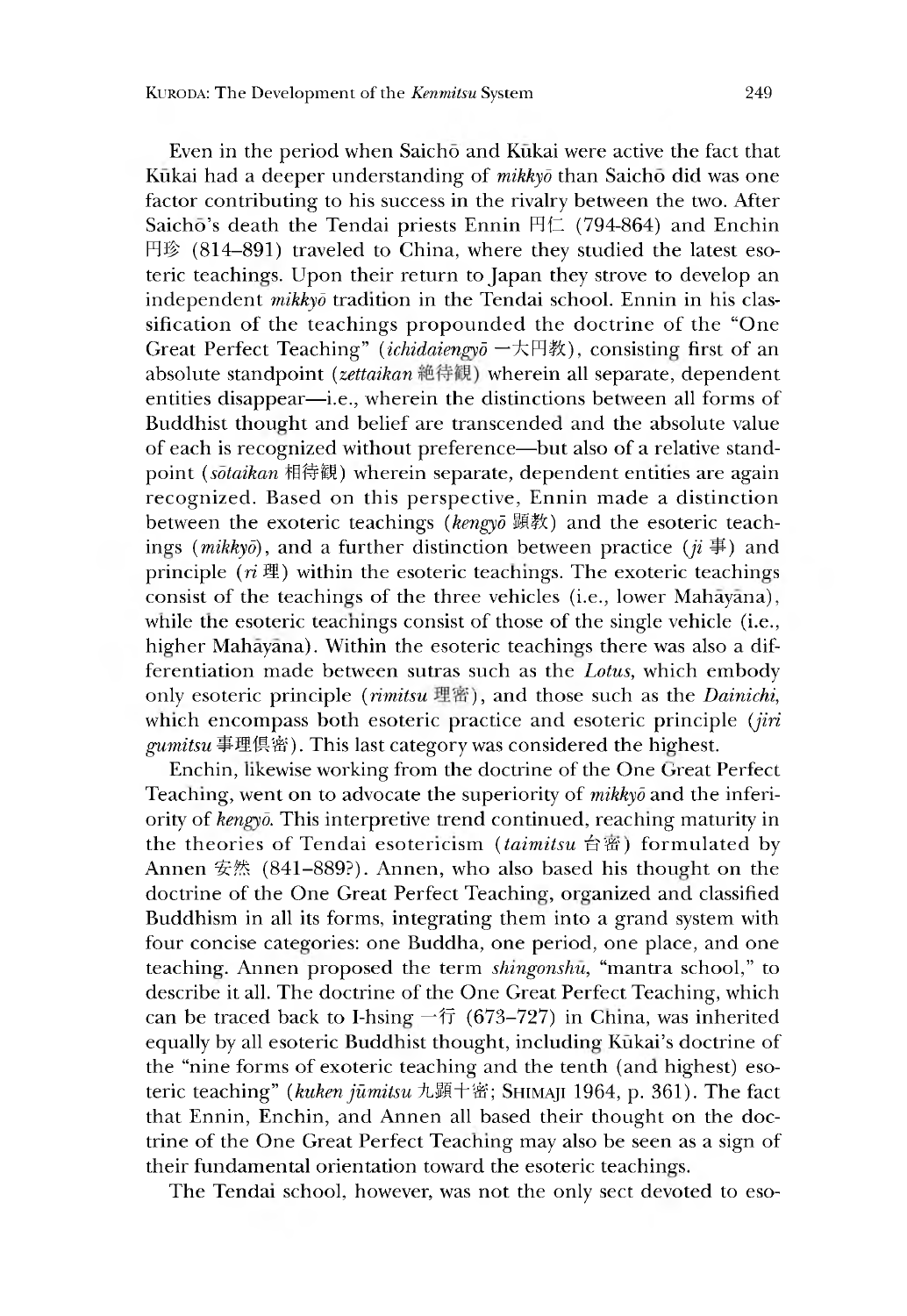teric Buddhism. From the time that Kūkai established the Shingon-in subtemple at Todai-ji, Nara Buddhism too displayed a strong esoteric inclination. I will not go into this topic in detail here, but it is necessary to note that although Tendai, Shingon, and Nara Buddhism, as the three great religious powers of the early Heian period, inevitably fell into conflict, there was at the same time a similarity in their development. As Oya Tokujo comments,

In the end they all merged into the current of esoteric Buddhism, producing three branches—Tendai esotericism (*taimitsu)*, shingon esotericism (*tomitsu* 東密),and Nara esotericism *{nanmitsu* 南密,if I may call it that ).... Heian belief and practice became almost totally esoteric, for life could be preserved through *mikkyo<sup>†</sup>s* endorsement. (1929)

Nor was this phenomenon of esotencization limited to Buddhism. The practice of identifying the kami with the buddhas, which began in the eighth century, flourished all the more in the ninth. In the process the worship of Shinto spirits *(jingi sūhai* 神祇崇拝) was inevitably esotericized, and such things as mountain asceticism (sangaku toso<sup>I</sup>山岳抖擻) became part of esoteric practice. Also, Onmyodo 陰陽道 (the yin-yang tradition) created a social atmosphere of superstitious concepts that stimulated the popularization of esoteric incantations and prayers *(kaji kitō* 加持祈禱), thus playing an important role in the formation of one area of esoteric practice (see Murayama 1960).

Within this trend toward esotericization, where did the individuality of the respective schools lie? What, for instance, characterized the Tendai school *as* Tendai? Tendai was not, as is generally thought today, a body of immutable doctrine established by Saicho. Rather, as can be seen in the doctrinal classifications developed and brought to maturity by Ennin, Enchin, and Annen, it was based on the transmission of forms of doctrinal areumentation centered on the perfect teachings of the *Lotus* (*Hokke engyō* 法華円教), but at the same time it propounded the "four-fold transmission" (shishusojo 四種相承) of the perfect *Lotus,* of esotericism, of meditation, and of the precepts *(en mitsu zen kai* 円密禅戒), with a particular emphasis on the unity of the perfect *Lotus* and the esoteric teachings. In this sense *taimitsu*, Tendai esotericism, refers to the distinctive form of doctrine and practice found in the esotericism that developed within the Tendai's religious establishment on Mt. Hiei, an esotericism predicated on the view that *Lotus* thought and the esoteric teachings are not heterogeneous but exist in harmony. Based on this, what is distinctive about Tendai esotericism is that the concepts and rationale found in its classification of the teachings depend on Tendai's five fundamental interpretive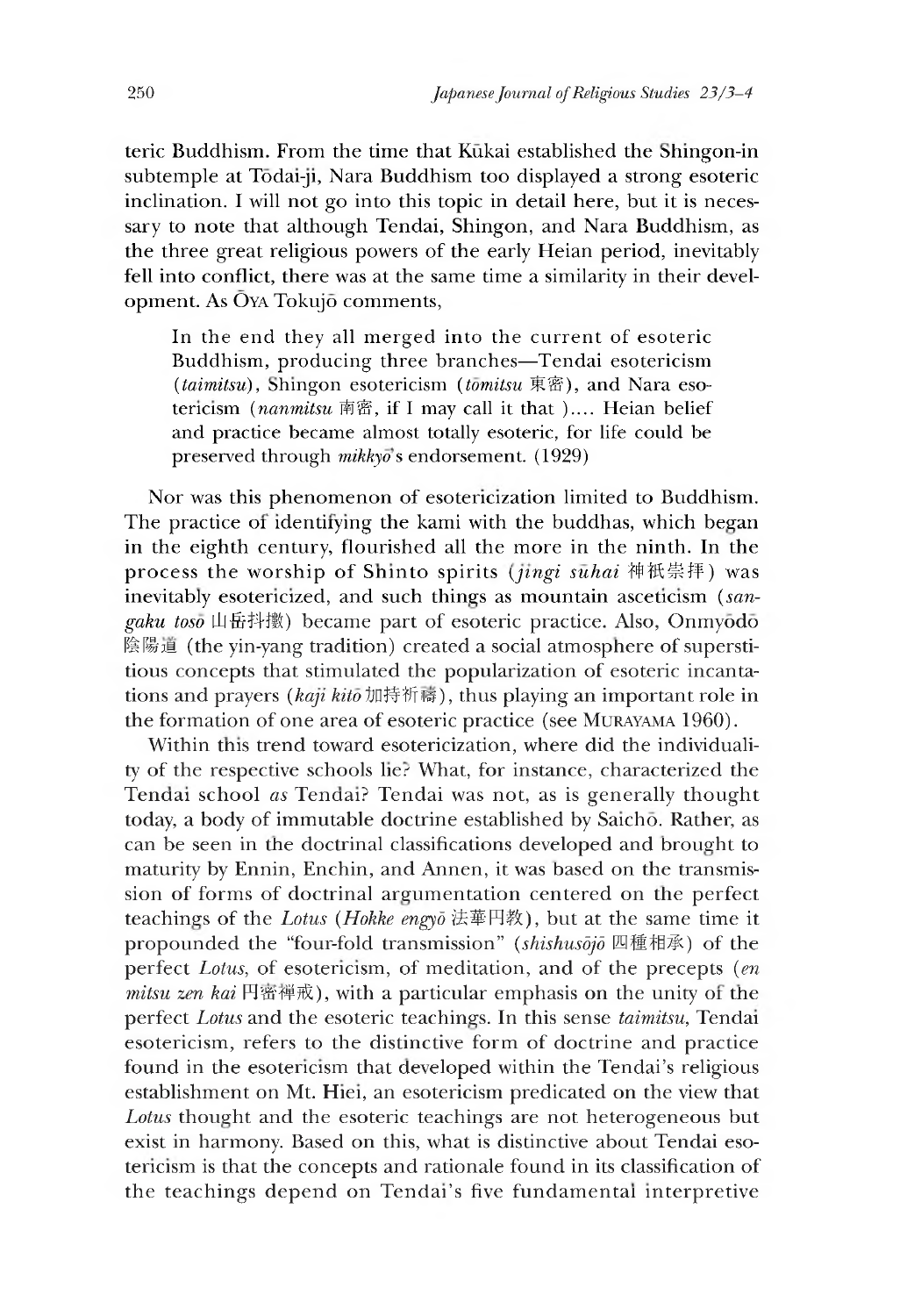principles *(goju gengi* 五重玄義)as well as the doctrines *(soshitsuji-hd* 蘇悉地法) transmitted to Japan via the esoteric sutra known as the Soshitsuji-kyō (see SHIMAJI 1964, p. 376; SHIMIZUDANI 1929, p. 222, and 1972, p. 349).

In short, it was not that there was a pure and immutable body of Tendai *Lotus* thought onto which the esoteric teachings were grafted and later flourished. Rather, a unique form of the esoteric teaching endowed with the features of Tendai *Lotus* thought-specifically, that founa in its doctrinal dimensions at the time Annen lived—emerged and reached full maturity. The Tendai school's individuality lies here. Nevertheless, the school definitely did undergo a process of esotericization. Within the sphere of esoteric thought, shingon esotericism (*tomitsu)* recognized only *jiri gumitsu,* the esoteric that encompasses both practice and principle, whereas Tendai esotericism included both *jiri gumitsu* and *rimitsu,* the esoteric of principle only. This was one of the distinguishing features of Tendai esotericism. But in the end, the decisive characteristic of esoteric Buddhism, whether Tendai or Shingon, was the supreme value placed upon esoteric practice ( $\ddot{\textit{p}}$ *m*itsu or mikkyō jisō 密教事相)—that is, upon actual praxis found in religious techniques and ritualized forms (see SHIMAJI 1964, p. 377). Practice was valued so highly because esoteric Buddhism saw it as expressing fully its doctrinal ideal of an all-encompassing affirmation that transcends differentiation. Annen, who applied the doctrine of the One Great Perfect Teaching on the grandest and most extensive scale and who developed a system for unifying all religion, incorporated the so-called exoteric teachings into that system. But at the same time he dared to call the system the "mantra school" *(shingonshu),* based on a new standard of values where esoteric practice *{jimitsu)* was considered supreme.

In summary, I believe the fundamental nature of the interactions between the various religious traditions during the ninth and tenth centuries was for all religions to be subsumed or unified under esotericism as the ultimate, underlying principle. The custom of intersectarian studies (kyōgaku no kenshu 教学の兼修) that prevailed in the various Buddhist schools was thus predicated on a belief in the absolute superiority of the esoteric teachings. In *shinbutsu shugo* thought (whether in the concept of *goho* zenshin 護法善神 or *shinjin ridatsu* 神身離脱),<sup>8</sup> the identification of the kami with the buddhas presupposed the subservience of the former to the latter—it was definitely not a relationship in which the kami stood on an equal footing with

<sup>8</sup> *Goho zenjin* refers to good kami who protect the Buddhist teachings; *shinshin ridatsu* is the notion that Buddhism liberates the kami from their present incarnations.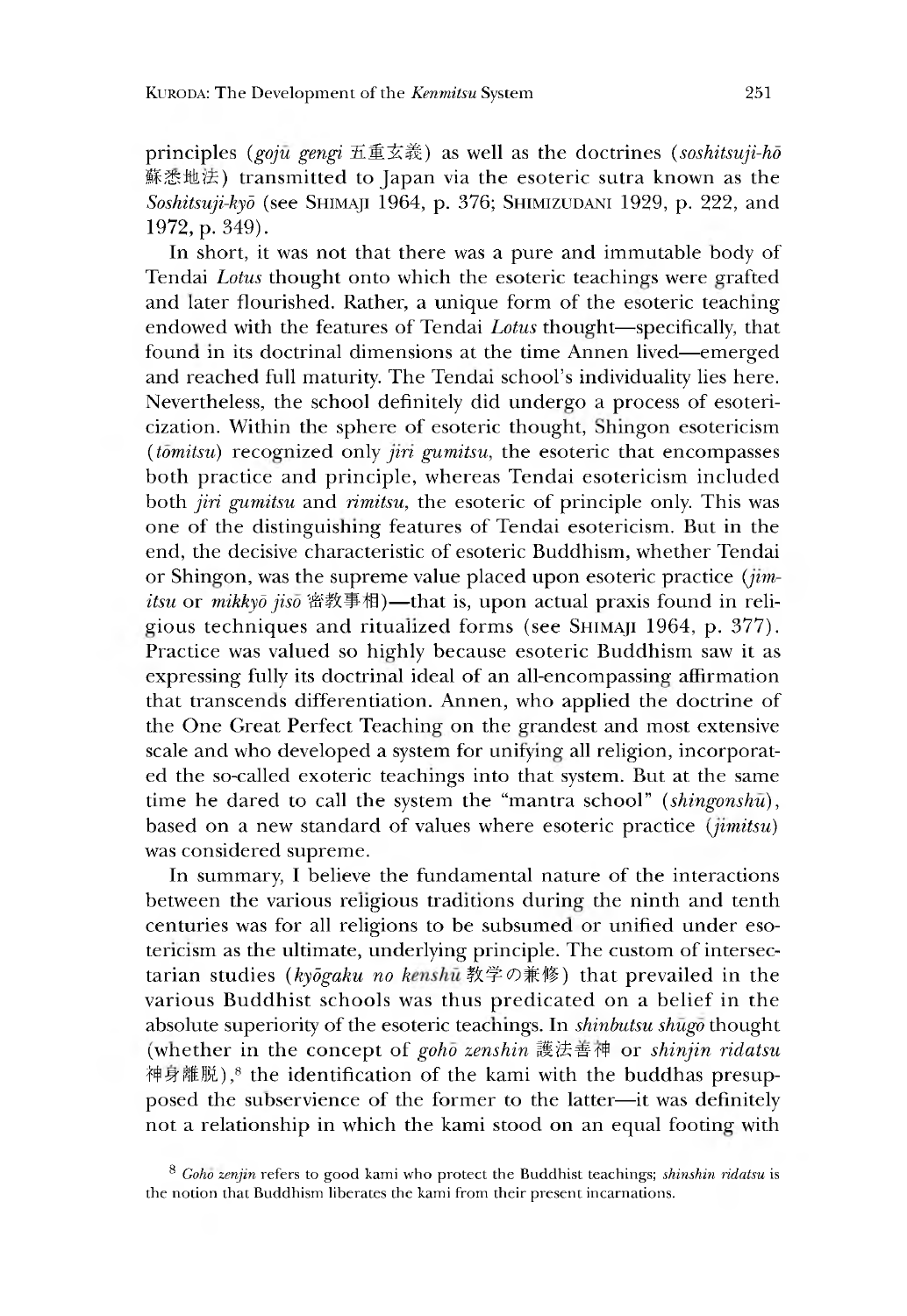the buddhas.

Thus the religious history of the early Heian period, broadly viewed, can be described as a process where all religions and schools were subsumed under the esoteric teachings and formed a unified system. Put in another way, a distinctive form of esoteric thought, containing constitutive elements peculiar to Japan—in short, a Japanese form of esoteric Buddhism—came into existence.

# *The Basis for the Establishment of a Japanese Form of Esoteric Buddhism*

As indicated above, all Japanese religion moved toward a state of unification under esoteric Buddhism, but the esoteric teachings that developed in Japan were not identical in philosophy or essential characteristics to the esotericism handed down from the time of Indian Buddhism. Rather, the Japanese teachings had their own special concrete features. Here I would like to explore what social and intellectual conditions underlaid their formation.

The first thing to note about this Japanese form of esoteric Buddhism is that, apart from mountain and forest asceticism *(sanrin toso)*, which remained unchanged from ancient times, "prayers and thaumaturgic methods representing degenerate applications of esoteric practices" were prevalent even within the original sphere of esoteric ritual (see SHIMAJI 1964, p. 383). These "prayers and thaumaturgic methods" included practices aimed at producing rain, safeguarding childbirth, healing diseases, defeating enemy countries, subjugating rebels, and attaining bliss in this world and the next,and it was widely assumed in society that such things represented the original purpose of the esoteric Buddhist teachings. Also, unique religious practices were developed for use as preparatory exercises on the occasion of esoteric initiations *(kanjo* 灌頂). These exercises have been identified as one example of departures from the original esoteric teachings (see SHIMAJI 1964, p. 409). Such activities should not be seen as representative of the original, standard form of esoteric Buddhism, for they were tinged with superstitious qualities that differ from the fundamental thought of Buddhism. They were closer in character to Japan's ancient religious asceticism. The successive masters of the Tendai school tended to emphasize the dimension of praxis in esoteric Buddhism, and developed a classification of teachings that de-emphasized, relatively speaking, the perfect *Lotus* teaching, which Saicho had advanced as the highest ideal. They did so not because the theories of esoteric Buddhism were superior to those of other teachings, but because such prayers and thaumaturgic methods were in demand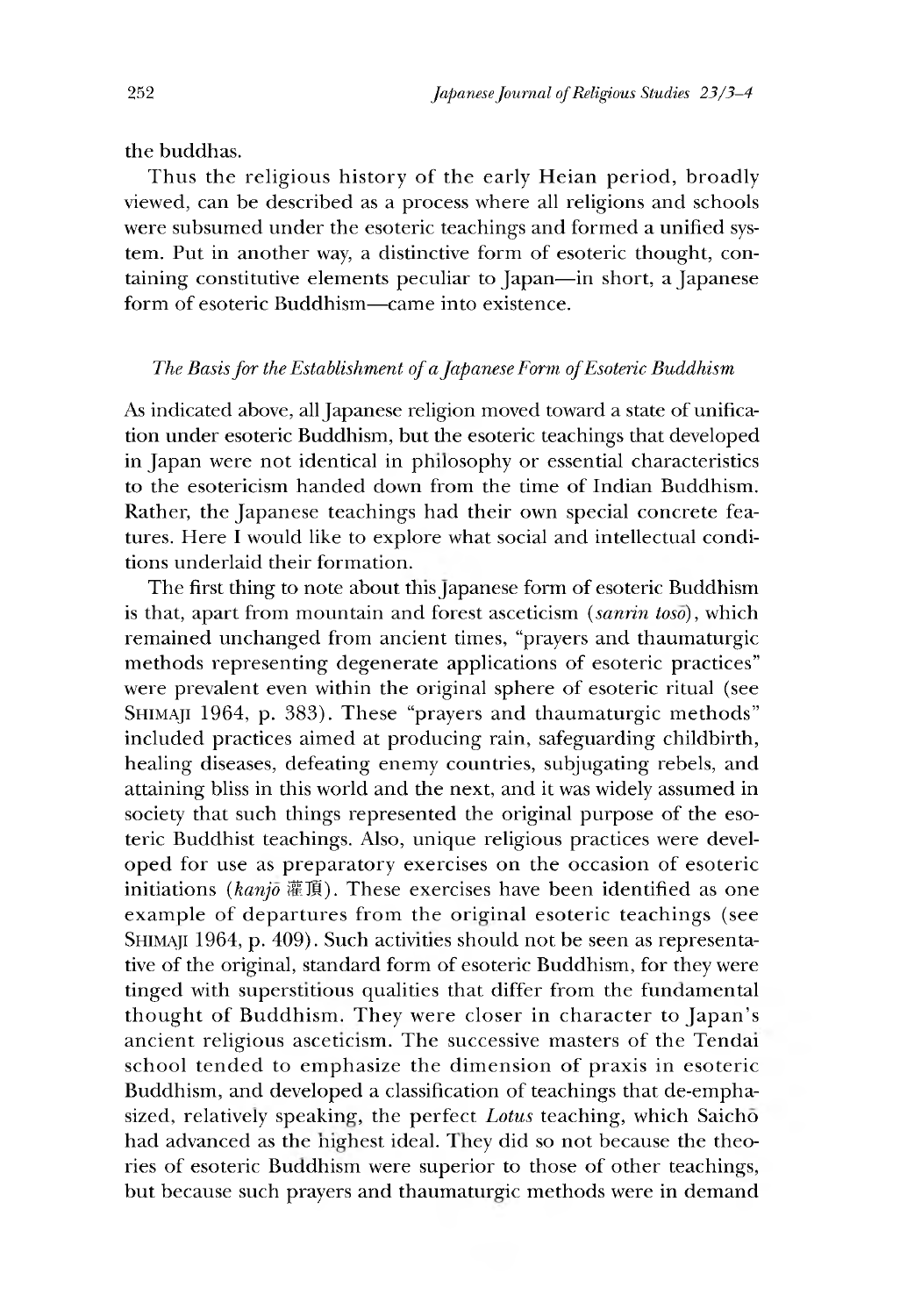in society at that period, and because Tendai's relevance as a school was in question if it did not respond to this demand. The significance of the *taimitsu* theories is that they were the product of the Tendai school's attempts to show doctrinal correspondences to prayers and thaumaturgic methods.

The next thing to note is that the prayers and thaumaturgic methods performed in the name of esoteric Buddhism were linked to the *chingo kokka* (protection of the state) theory described earlier, which strongly connoted service to the ruling powers. Specifically, the means of protecting the state were none other than prayers and thaumaturgic methods. To the extent that such methods were considered the actualization of the Mahayana Buddhist ideal, the state itself was inevitably placed in a position where, for the purposes of rule, it had to fill a religious and thaumaturgic role even as it focused on the wishes of the people. Although it is impossible without examining the exact contents of these esoteric prayers to grasp in depth their logical structure as an ideology, for now all we need to recognize is that esotericization did not stop simply at matters relating to the respective Buddhist schools, but extended to ones of the state as well.

What, then, was the social basis for the rise and development of a Japanese form of esotericism with these distinctive features? The customs of the aristocracy and its superstitious view of life are frequently cited as the reasons for the efflorescence of esoteric Buddhism in the Heian period, but we must not assume that they were the sole factors. One important avenue for exploring this issue is the belief in ominous spirits *(goryo shinko)*, which pervaded town and country in the ninth to tenth centuries.9 A typical example of such beliefs was that the spirit *(goryo)* of a notable person who had met an untimely death amid political intrigue would cause epidemics; rituals would thus be performed to pacify the spirit *(chinkon* 鎮魂) and quell the misfortune *{josai 大災)•* Such beliefs originally arose among the common people. It is true there were special circumstances underlying *goryo shinko*, linked to the dark political rivalries within the aristocracy during the early Heian period. But as a form of cultic belief it had affinities, as alluded to earlier, with such practices as pacifying spirits (*chinkon*), dispatching the dead (soso 葬判), nullifying wrongdoings (metsuzai 滅罪), and inviting good fortune *(shõfuku* 招福), all performed by thaumaturges among the common people of this period.

The first documentary evidence of *goryo shinko* appears in a refer-

<sup>&</sup>lt;sup>9</sup> See the articles in KYOTO DAIGAKU BUNGAKUBU DOKUSHIKAI 1959, e.g., by Shibata Minoru, "Gion goryōe: Sono seiritsu to igi"; Iwaki Takatoshi, "Goryō shinkō no hassei"; and Takatori Masao, "Goryōe no seiritsu to shoki Heiankyō no jūmin."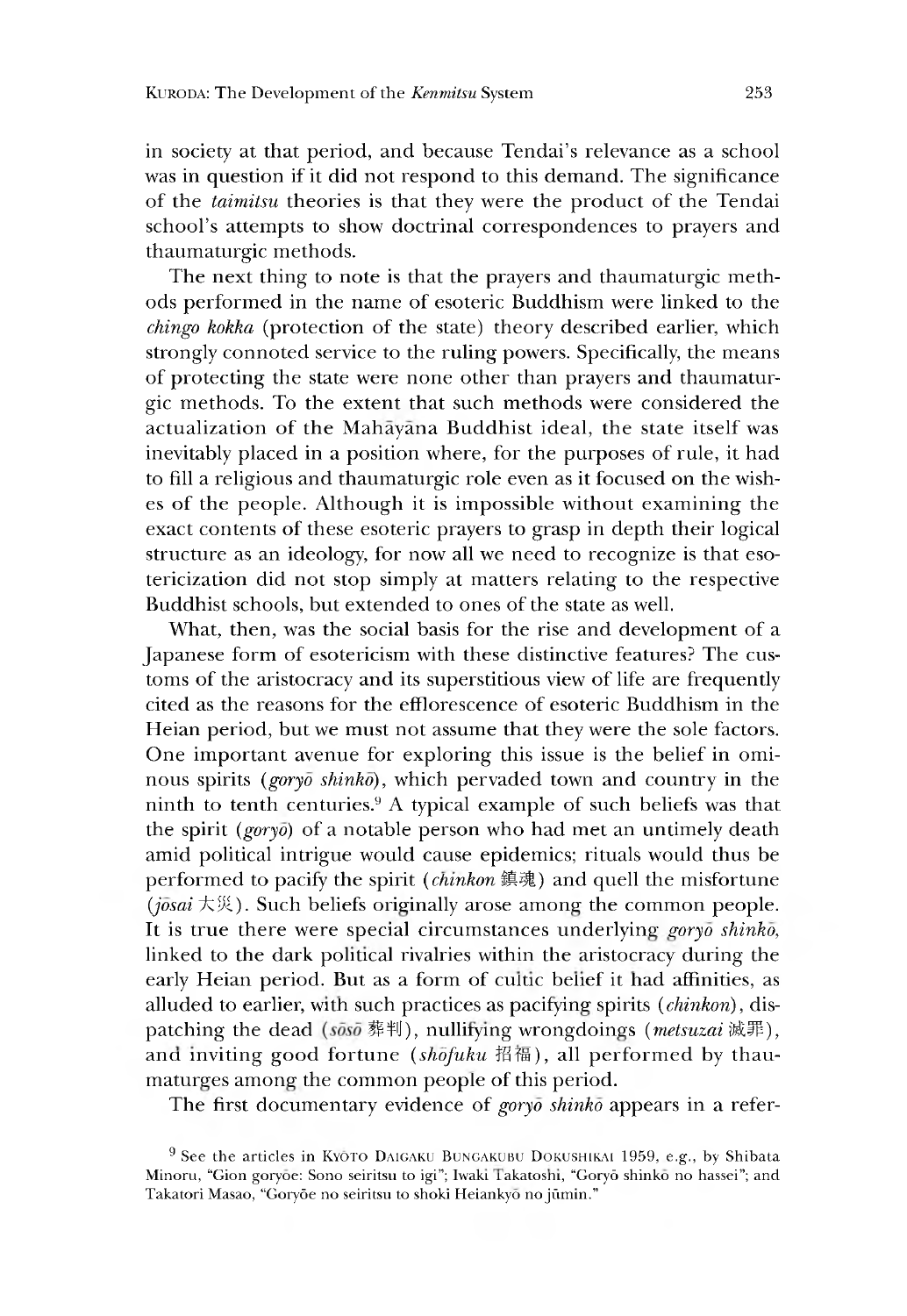ence to a *goryoe* 御霊会, or spirit ceremony, dated the fifth month of 863 (5th year of Jogan). This was the last year of Ennin's life, and also the time when Shineon esotericism, which went into decline after Kūkai, was finally beginning to show new life. The *goryoe* performed then, at the imperial site in Kyoto known as the Shinsen'en, already showed Buddnist influence and the involvement of the aristocracy. The Buddhist sutras chanted on this occasion included the *Konkomydkyd* 金 光 明 経 [Golden light sutra] and the *Hannyashingyd* 般若心経 [Heart sutra], scriptures often used for quelling calamity and beseeching good fortune, and also for protecting the state. Thus in this instance we can see a clear and unifying link between Buddhism, the state, and the thaumaturgic ceremonies of the common people. The *goryo* were usually looked upon by the common people as evil spirits *(akuryo* 悪霊),individuals who, upon death, invaded and disrupted daily life. But they were the product of a consciousness separate from that found in the traditional festivals and rites *(saishi* 祭祀) of the ancient Asian-style community structure, as exemplified by the cult of the "Chinese deity" (karakami漢神) mentioned in the *Nihon ryōiki* (II-5), to whom oxen were sacrificed in worship. That is, these were not simply individual vengeful spirits (*onryo* 怨霊), but were typically linked to political intrigues of the state, and thus received recognition and popularization far beyond the scope of any local cult. What this means, to put it another way, is that calamities and disasters in general were seen as related to the course of state events. Hence these spirits, commensurate with their degree of recognition and popularization, had to be subjugated through worsnip on a broader basis—that of the state, transcending the localized festivals and spirit rites of the ancient period. For that reason Buddhism was necessary. What Buddhism offered in this context was not, of course, advanced philosophical principles but rather, at a much more mundane level, thaumaturgic powers. But this thaumaturgy was not submerged m a natural, localized community structure as before. Instead, it had a generalized and translocal character, linking it broadly to the good or ill fortunes of individuals caught up in the process of urbanization as the ancient community structure disintegrated.

The thaumaturgic cult of the pacification of spirits outlined above was the most suitable soil for esoteric Buddhism to grow in. Buddhism, however, did not simply configure thaumaturgic methods to social demands, but also ennobled them with the Mahayana Buddhist ideal of protecting the land and the people. Although these practices did, in part, involve a low-level thaumaturgic mentality deriving from the common people's circumstances, as seen above in the world of the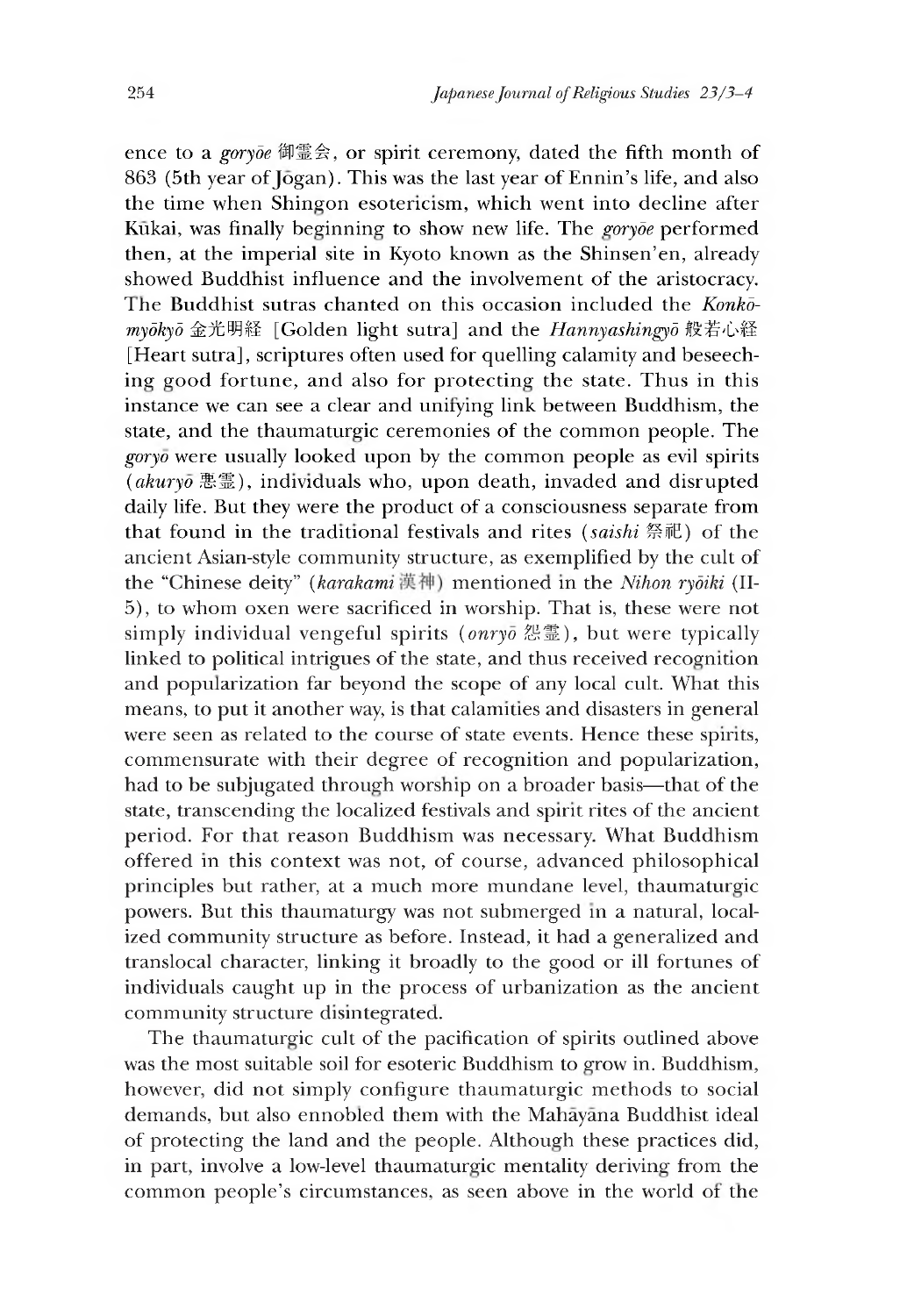*Nihon ryōiki*, at the same time they were undergirded by the new aspirations of the peasants for independent, small-scale operations of their own. Such thaumaturgic practices are exemplified in the cult of the Shidara kami, a "foreign deity" worshiped with singing and dancing in order to eradicate epidemic (see SHIBATA 1966 and TODA 1967). We must note, however, that these ominous-spirit cults were organized from the top down by the ruling class. Thus esoteric Buddhism's prayers for the protection of the state also found a basis as religious ideology in this context.

The attempts by masters of esoteric doctrine in the various schools to develop complex classificatory systems of Buddhist doctrine may be seen as efforts to formulate a rationale for organizing and unifying the chaotic thaumaturgic teachings that prevailed during this period of transition. To investigate this rationale from just the perspective of Buddhist studies or the history of philosophy is itself quite an undertaking. All the more so the tasks, at present barely underway, of analyzing the true condition of Japanese esotericism, of understanding the historical circumstances that rendered its development inevitable, of plumbing the depths of its doctrine, and of grasping the workings and tensions of its thought.

#### *Pure Land Buddhism and Esoteric Buddhism*

In contrast to the ninth century, which, as discussed above, was characterized by the unification of the various forms of Japanese religion under esoteric Buddhism, the tenth century was distinguished by the growth of Pure Land Buddhism. I would now like to consider the relationship between the two, addressing particularly the question of whether Pure Land Buddhism arose as an alternative to, and as something qualitatively different from, esoteric Buddhism.

Generally, Pure Land Buddhism became popular in the period from the height of the Fujiwara regency in the tenth century to the rule of the retired emperors (Insei 院政) in the twelfth century. Among the reasons commonly given for its rise are the spread of *mappo* 木法 thought and the increase in social and political instability. Political confusion, the ineffectuality of the aristocratic class, and public disorders are all said to have stimulated ideas of "abandoning the tainted world" *(onri edo* 厭離穢土) and "longing for the Pure Land" (gongu jodo 欣求浄土). Scholars have identified differences in outlook and intellectual inclination between the social classes, thus explaining the widely contrasting approaches to Pure Land Buddhism's central practice of *nenbutsu,* ranging from the aristocracy's aesthetic medita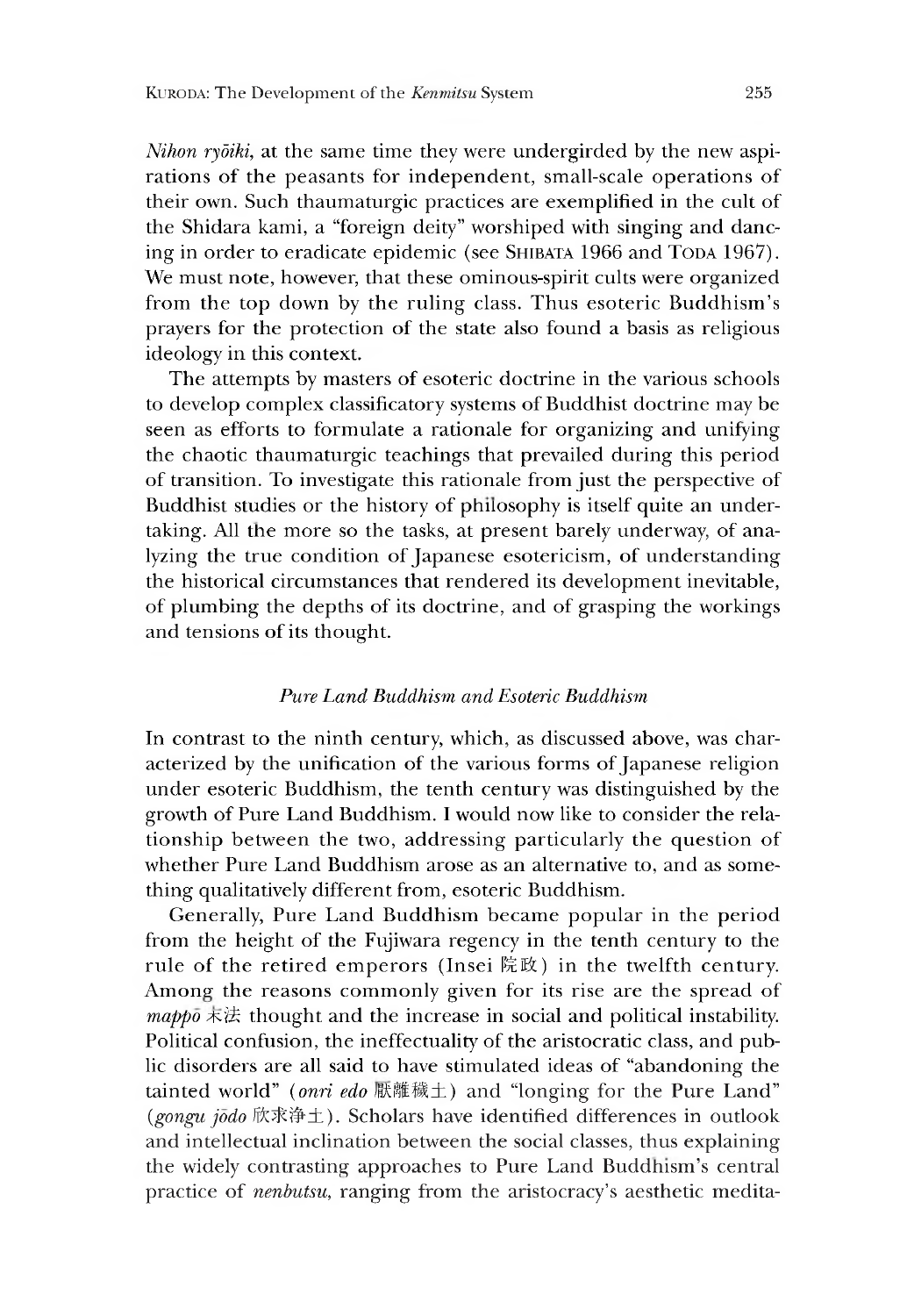tive visualizations to the common people's thaumaturgic or frenzied calling of Amida's name. They also cite the activities of the *hijin* 聖, the wandering holy men who symbolized liberation from the formal Buddhism of the temples and whose presence indicated a broad-based popular support for Pure Land Buddhism.10

Doctrinal explanations for the rise of the *nenbutsu* emphasize its linear development from *jogyo zanmai* 常行三昧 (the Tendai constantpractice meditation retreat) to the *fudan nenbutsu* 不断念仏 (the continual *nenbutsu* chant), and from there to the thought of the great Pure Land classic, the  $\overline{O}$ jovoshu<sup>†</sup> 往生要集. This perception of the *nenbutsu*'s lineal evolution is the result, first, of efforts by the influential modern schools of the *senju nenbutsu* 専修念仏 (exclusive *nenbutsu*) tradition to trace their roots in doctrinal history. It is also the result, however, of the Tendai sect's doctrinalization of *nenbutsu* thought, particularly in the context of its promotion of Ryogen 良源  $(912-985)$ as the restorer *(chuko* 中興)of the Tendai school on Mt. Hiei. This is why, despite the fact that the *nenbutsu* is known to have also prospered outside of Mt. Hiei in the Nara temples and the Shingon monastic complex on Mt. Koya, and despite the knowledge that esoteric Buddmsm was of great significance in providing a soil for the *nenbutsu* to flourish in, the dominant view remains that the Pure Land teachings developed in a direct line extending from Tendai doctrine to the *senju nenbutsu.* If it is true, though, that Mt. Hiei is where the Pure Land teachings thrived the most, it is all the more important to determine how they emerged within the broad, unifying influence of esoteric Buddhism described in the previous section.

It is standard to trace the origins of the *nenbutsu* on Mt. Hiei to the *jogyo zanmai* meditation retreat, one of the four types of meditation retreat described in the Chinese T'ien-t'ai treatise, the *Mo-ho chih-kuan* 摩訶止観. But in fact the *nenbutsu* first began on Mt. Hiei when Ennin introduced the *fudan nenbutsu* in 86b (Joean 8). The *fudan nenbutsu,* which was performed at the Constant Practice Meditation Hall (Jogyo Zanmaido) established by Ennin on Mt. Hie, was adopted from the five-tone, chorus-chanting method of *nenbutsu (goe nenbutsu* 五会 念仏) that originated at the Mt. Wu-t'ai 五台山 monastic complex in China, where the tendency to syncretize teachings was strong. In function, the *fudan nenbutsu* has been described as a religious method of repentance and nullification of wrongdoings *(metsuzai zange* (see Sonoda 1969). Thus the implementation of the *fudan nenbutsu* as

 $10$  Works dealing with this topic are numerous. Among the ones I should mention are HORI 1953, INOUE 1956 and 1971, and articles contained in the "Kodaihen" section of FUJISHIMA and MIYAZAKI 1969.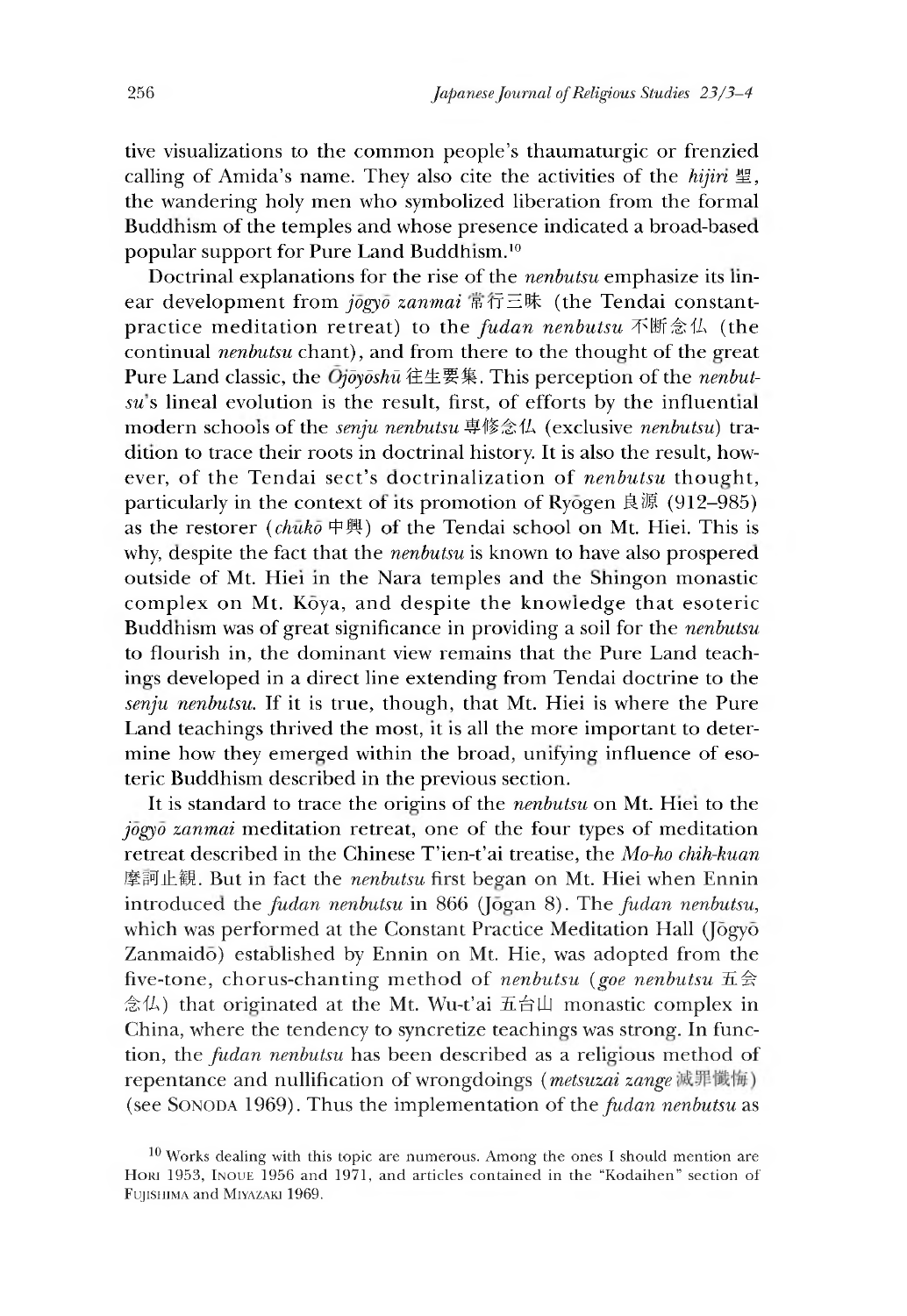Tendai's constant practice meditation retreat was tantamount to implementing a method of *metsuzai zange* as Tendai's gate of practice, a gate that properly should have consisted of Tendai *shikan* 止観 meditation. Clearly, this must have been the product of Tendai's entry into a religious climate of pacifying spirits, nullifying wrongdoings, dispatching the dead, and quelling misfortune, a climate that inspired Ennin to create Tendai esotericism.

Kūya 空也 (903–972), an itinerant holy man known as the "marketplace *hijin*" who spread the *nenbutsu* among the people, is described as having originally been a thaumaturgic religious figure who pacified and dispatched spirits of the dead. He can therefore be clearly situated within the process of religious development that emerged from the common people's concern with thaumaturgy and the pacification of ominous spirits. Buddhist scholars have pointed out that Kūya's *nenbutsu* was never just a thaumaturgic practice, but was grounded in the true nature of the *nenbutsu* as a Mahayana Bodhisattva practice (FUTABA 1969). In considering Kūya, however, no one proposes that thaumaturgic methods, in and of themselves, evolved into *nenbutsu* practice. In the background were new developments in aristocratic society, all based on the pervasive esoteric thought. Specifically, there was a shift in ritual format, from "sutra reading by day and mantra recitation at night" to "religious lectures by day and *nenbutsu* at night." For example, the Kangakue 勧学会 (Association for the encouragement of learning) and the Nijūgo Zanmaie 二十五三昧会 (Twenty-five member meditation association), based in Sakamoto at the foot of Mt. Hiei and influenced by Kūya's propagation of the *nenbutsu*, studied the *Lotus Sutra* before midday and practiced the *nenbutsu* in the afternoon. Following the *nenbutsu* they performed the Komyo Shingon 光明真言 (Pervasive light mantra) and the Kaji Dosha 加持土砂 (Earth incantation), which were said to be efficacious in nullifying wrongdoings and transferring merit to others *(metsuzai tsuizen* 滅罪追吾) (see HAYAMI 1968 and 1969). Thus Kūya's world already recognized a connection extending from the thaumatureic methods of pacifying spirits through the mantra to the *nenbutsu*. Kuya used these as a base in disseminating the *nenbutsu* in the opposite direction, to the common people. In his wake there was explosive development among the populace of the *nenbutsu* known as the "hometown *nenbutsu*" (kyori 郷里 *nenbutsu).* This in turn stimulated the development of the Kangakue, composed of middle-level aristocratic literati and clerics from Mt. Hiei, and, by extension, inspired one cleric among them, Genshin, to compile the  $Oj\overline{o}y\overline{o}sh\overline{u}$ .

Concerning Genshin 源信 (942-1017) and his Pure Land teachings, it is commonly said that he sought to revive the *Lotus* teachings of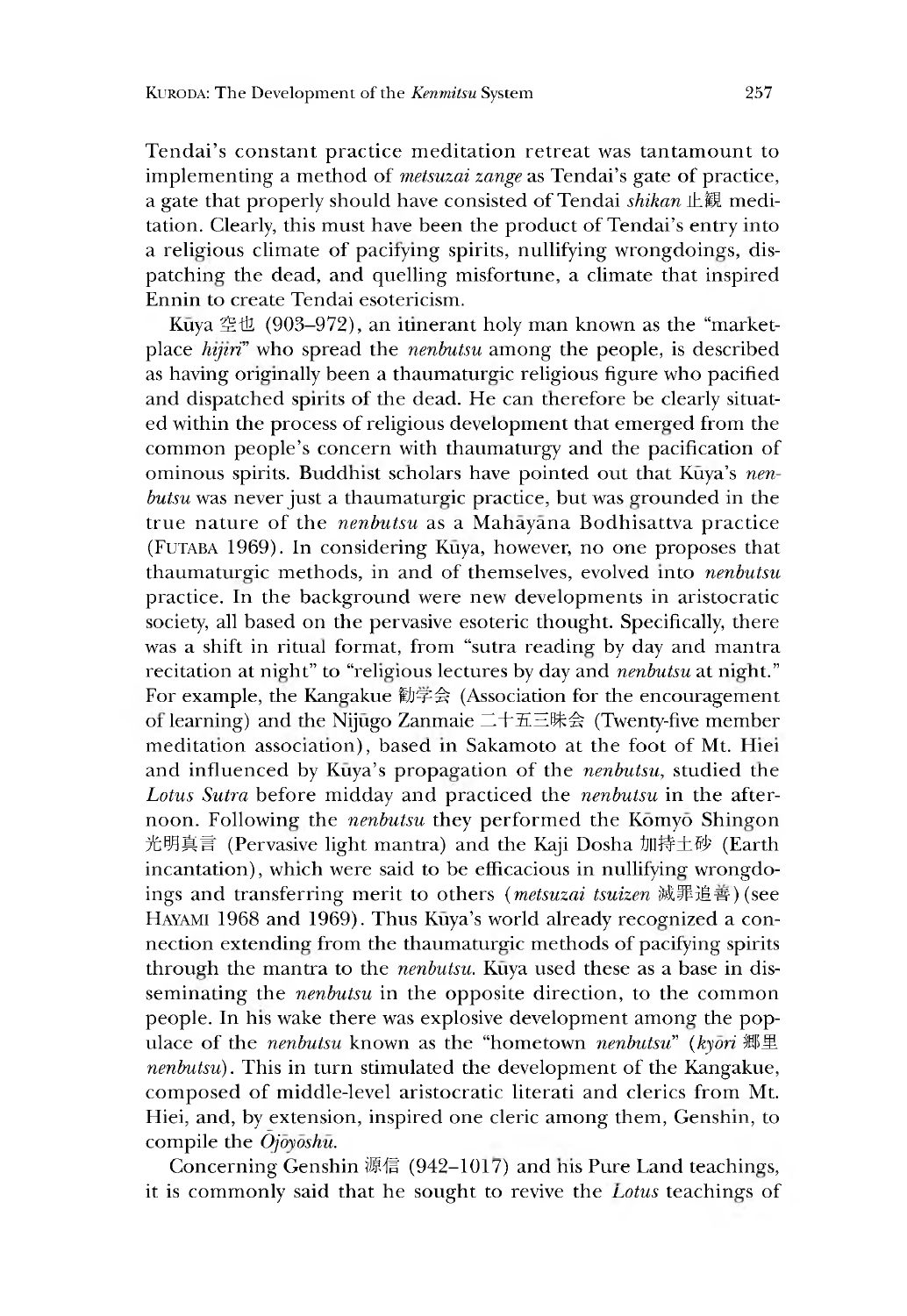Tendai and define a Tendai format for the *nenbutsu,* and even that he leaned toward discarding the esoteric mantra as a practice (see ISHIDA 1970). I believe, however, that it is necessary to understand Genshin in relation to his master Ryogen, who with his considerable political influence revived the fortunes of Mt. Hiei and ushered in a period of Tendai efflorescence. Ryogen's thinking was grounded firmly in the idea of the unity of exoteric and esoteric teachings *(kenmitsu itchi* 顕密一致)(see Shimaji 1964). The prosperity of Mt. Hiei's temples and doctrines under him comprised a form of Tendai self-assertion, all predicated on exoteric-esoteric unity. Ryogen's disciple Genshin also worked from this assumption. Typically, Genshin's *nenbutsu* is considered to function totally within the framework of a Tendai perspective, in contrast to the later *senju nenbutsu* or Shingon *nenbutsu* (see ISHIDA 1962, p. 130). But to put Genshin's contribution more positively, he took the *nenbutsu,* which up to that time had been thaumaturgic and not clearly distinguished from the mantra, and gave it doctrinal underpinnings as a *nenbutsu* of meditative visualization *(kanjin* 観心 *nenbutsu*), grounded in Tendai *shikan* meditation. In doing so, he carried forward the Tendai school's doctrinal self-assertion witnin the system of exoteric-esoteric unity. Genshin and Kakuun 覚運 (953–1007) developed Tendai doctrine in a meditative (*kanjin)* direction, and came to be viewed as the patriarchs of Tendai's Eshin and Danna branches respectively. Subsequently, Kakucho 覚超 (953/960?-1034), who studied for a time under Genshin, succeeded Ryogen in the Tendai lineage of esoteric teachings of the Kazan branch 華山流. He founded the "River lineage" (Kawa-ryū 川流) of Tendai esoteric practice, which mediated the exoteric with the esoteric. Kōkei 皇慶  $(977-1049)$ , who was closely linked to Kakuun, established the "Valley" lineage" (Tani-ryū 祀流), which specialized exclusively in esoteric practices and further advanced Tendai esotericism. The Tendai features of Genshin's  $\overline{\text{O}}$ *joyoshu* should be situated in the context of these developments. Thus it is problematic to describe the *"nenbutsu* of Mt. Hiei" *(yama no nenbutsu* 山の念仏),including that of Genshin's Pure Land teachings, as dismissive of the esoteric teachings. Even Genshin's *nenbutsu* of meditative visualization cannot be understood in a comprehensive way if defined only in terms of its differences with the thaumaturgic "hometown *nenbutsu''11* of the common people.12

11 Concerning the "communal" character of the "hometown *nenbutsu"* and its link to "hometown life," see the chapter "Kyōri no nenbutsu" in SHIBATA 1966. It is difficult to ascertain the exact nature of the community structure among the common people in this period, but for now suffice it to say that it had significance for how the *nenbutsu* was practiced by the people.

<sup>12</sup> AKAMATSU (1966) points out that Kakucho's *nenbutsu* was linked to village life in Izumi.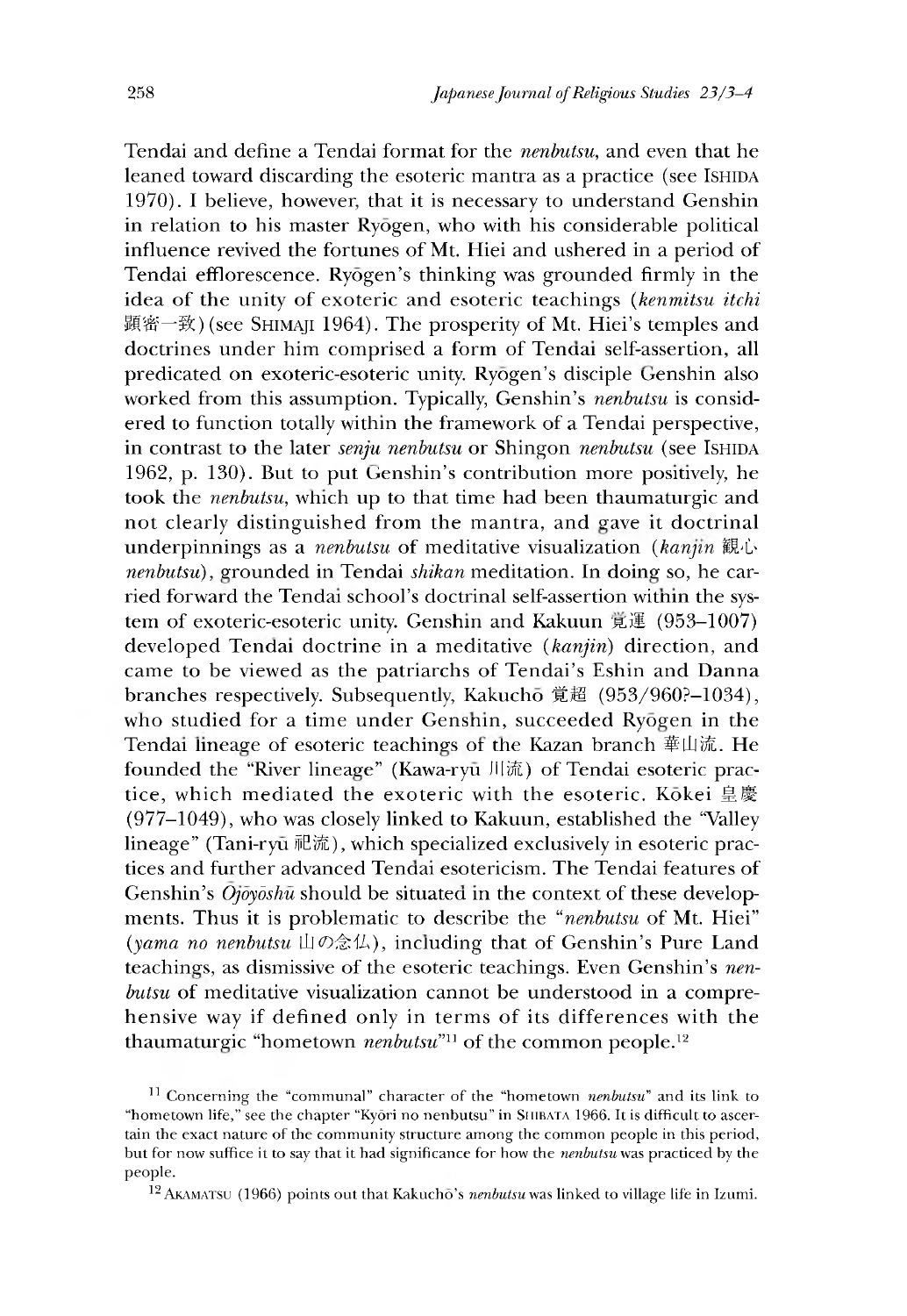The emergence of the *hijiri*, in the medieval sense of the term, was a particularly noteworthy event in the history of Pure Land Buddhism subsequent to Kuya. The word *hijiri* appears frequently from ancient times on, and expressions like the "hidden sage" *(onshin no shonin* 隠身の聖人) and the "incarnated sage" (keshin no hijiri 化身の聖) in works like the *Nihon ryōiki* are often regarded as signifying the same thing as the medieval *hijiri*. But in these instances the word refers to an individual or a being with thaumatureic powers who transcends the unenlightened, and it therefore differs from its medieval counterpart. The term *hijin* in the medieval context indicated a distinctive lifestyle reflected in clothing, behavior, and dwelling places, as found in the examples of the "itinerant *hijiri" {yugyd hijiri 遊行聖*) and the Mt. Koya *hijin*. In some cases, the word was even used to convey the idea of living an unmarried life in the style of a monk.<sup>13</sup> This was not the case in the ancient period, when the outward appearance of a religious practitioner *(gyōja* 行者) or miracle-worker *(genja* 験者) as a novice cleric (shami) or a mendicant (kotsujiki乞食) did not specifically identify that person as a *hijiri*; rather, one was recognized as such only after being revealed to the world as a "hidden *hipri"* or the "incarnation of a hijiri." Instances of the various Chinese characters used for *hijiri* (e.g., *sei* 聖, *sen* 仙) in works prior to the ninth century all seem to convey this meaning.14 The medieval sense of the word *hijin* developed in the tenth and eleventh century, in tandem with the efflorescence of the *nenbutsu.* Examples can be found in the *Konjaku monogatarishu*: "There is something known as an Amida *hyin:'* and, "The Amida *hijin* is a priest who walks about."<sup>15</sup> Thus, it refers, as in the example of Kūya, to a life of religious practice and good works in the form of spreading the *nenbutsu* among the common people, while forsaking both secular and monastic life without being explicitly anti-secular or anti-monastic.

This usage probably arose because the figure of the *hijin* (in the ancient and original sense of the word) made such a strong impression on people through the example of Kuya. From his time there was a dramatic increase in the number of "Amida *mjin* who walked about" and styled themselves in that fashion. The causes of this may be sought in the tensions and contradictions of tenth-century society, as

<sup>&</sup>lt;sup>13</sup> See, for example, "Shōnin densetsu no kotoba," in *Wago tōroku* 和語灯録, fasc. 5, in *Jōdoshū zensho* 浄土宗全書 9, p. 609 (Jōdo-shū Kaishū Happyakunen Kinen Keisan Junbikyoku 1973), and *Shasekishu*, fasc. 4, no. 4 (see MORRELL 1985, pp. 145-46).

<sup>14</sup> See the entry for Saiko 1(854), 7th month, 22nd day, "Dankoku hijiri," in the *Montoku jitsuroku* 文徳実録. Also, see instances of the word *hijiri* (or *shonin)* in *Ruiju sandaikyaku* 類聚三代格,entries for Konin 3 (812), 9th month, 26th day; Jokan 10 (868), 5th month, 15th day; and Kanbyo 9 (897), 6th month, 23rd day.

<sup>&</sup>lt;sup>15</sup> *Konjaku monogatarishū* 今昔物語集, fasc. 29, no. 9. See also Ito 1969.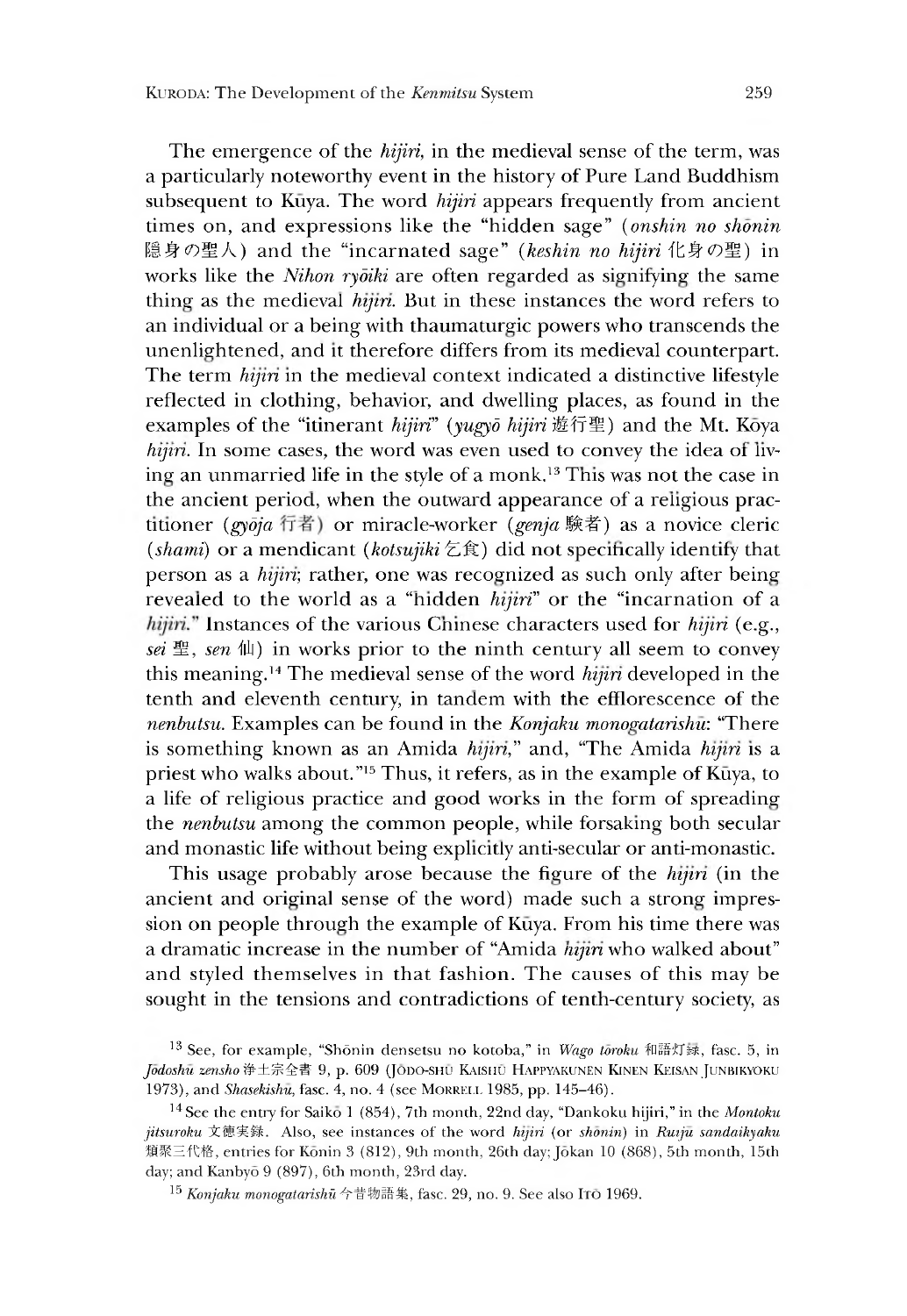expressed in such things as litigation by county officials *(gunji)* and peasants; the expanding importance of segmented agricultural and residential lands; the exclusion of middle- and lower-level aristocrats from positions of influence owing to an increased emphasis on pedigree in the aristocracy; and the isolation of the urban population. Despite the essential differences between the various classes, they all resembled each other in their isolation, self-reliance, and insecurity. 1 his is what drove people to the *nenbutsu* and, in turn, to the practices of the *hijiri.* The reason, however, that such social conflicts led to this result was that well-developed esoteric *nenbutsu* practices were by that time firmly rooted among the people. In addition, clerics may have felt less of an urgency at this time to study scriptural commentaries and treatises and grapple with unsolved doctrinal and logical questions, since the various religious traditions had already been doctrinally unified under esoteric Buddhism—as seen, for instance, in the One Great Perfect Teaching doctrine in Tendai esotericism.

Hence the emergence of the medieval *hijiri* signified the maturing of the *nenbutsu* as one form of religious thought under the unifying influence of esoteric Buddhism. It is clear, nonetheless, that the efflorescence of Pure Land teachings—which might be described as a second stage in the esoteric unification process, since they were predicated on the practice of the *nenbutsu* rather than the performance of mantra—were the outcome of an initiative of the Tendai tradition specifically. In the wake of this achievement, *hijin* eventually appeared in Nara Buddhism and the Shingon school as well, and each heralded a *nenbutsu* invested with the characteristics of their own school. From this time on in the Tendai school, there was an apparent shift from a doctrinal*(kyoso* 孝文ネ目) orientation to a meditative (*kanjin)* one,and from an orientation toward written works (bunken 文献) to one toward oral transmissions  $(kuden \Box \boxtimes)$  (see HAZAMA 1948, vol. 2, pp. 1–10). 1 he efflorescence of *hijin* and the rapid increase in their number not only accommodated this shift in Mt. Hiei's sectarian atmosphere, but in fact provoked it—the change would not have been possible if not for the *hijin* figure, who distanced nimself from the monastery's sutra repository where doctrinal activity occurred.

One other very important dimension of the *hijin* movement is that it encouraged self-assertion and a critical spirit among self-reliant individuals. Although the *nenbutsu* assemblages and associations and the *hijiri* groups residing at *bessho* 別所 (religious outposts detached from major temples) were united by shared religious regulations and a strong sense of common bond, it must not be overlooked that these eroups were fundamentally different from natural communities in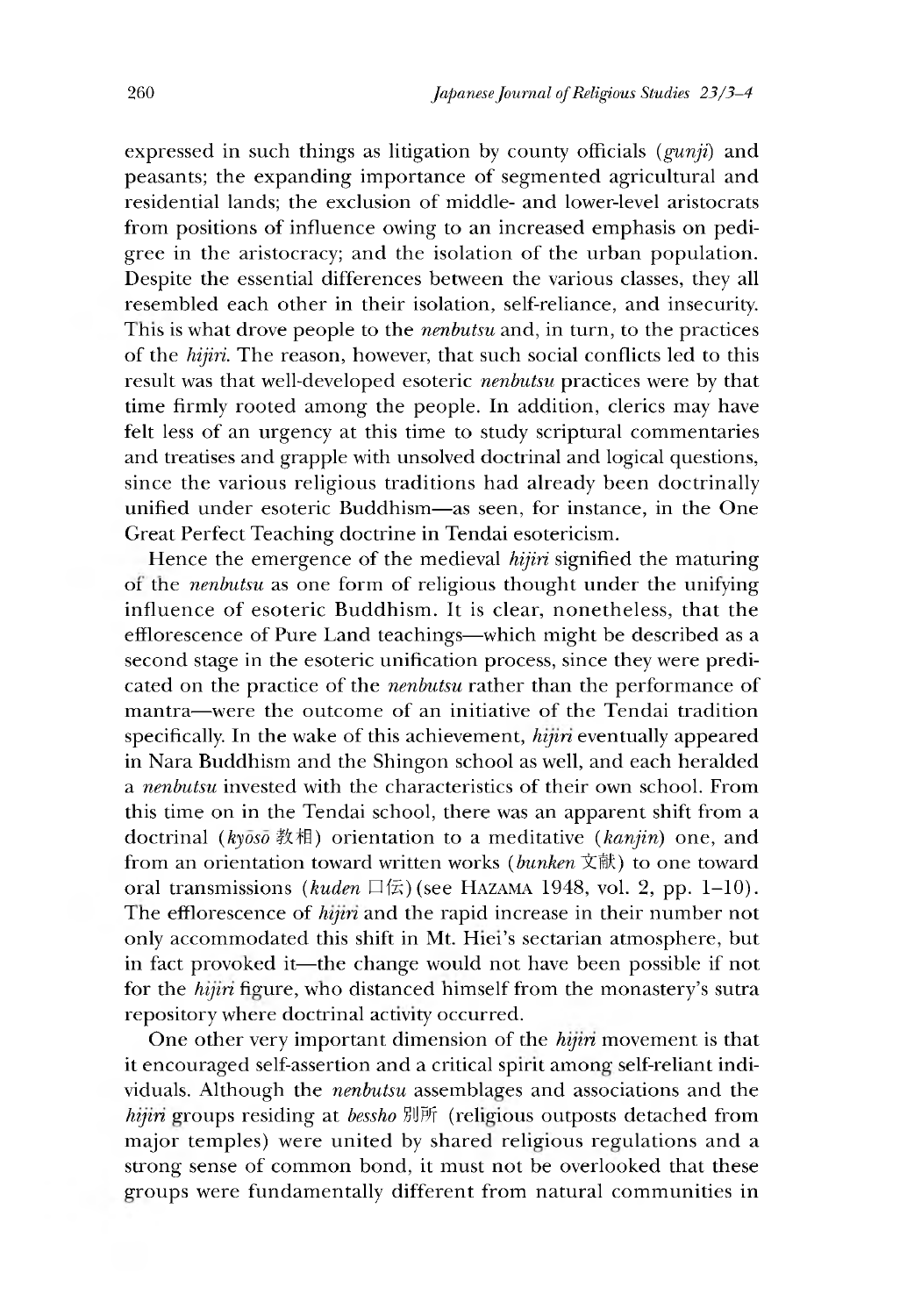that they were composed of self-aware individuals.16 People who originally became *hijin* to cultivate good works and develop religious techniques distanced themselves from both the secular and monastic settings of daily life, and in so doing developed the potential to become critical of both the secular and the monastic. And, in fact, critics did emerge from within these groups. Nonetheless, I should emphasize that this does not mean that Pure Land Buddhism first arose as a movement opposing esoteric Buddhism. On the contrary, it was a Tendai creation realized within esoteric Buddhism's process of unifying religions.

#### *Essential Characteristics of the Kenmitsu System*

Considering the conditions, described above, under which Pure Land Buddhism developed, it must be concluded that the so-called eight schools (hasshu 八宗) of Buddhism in the Heian period did not exist alongside each other in a reciprocally opposing, mutually exclusive relationship, as is commonly believed today, but rather comprised a mildly competitive religious order resting on a shared base. This base was composed of thaumaturgic beliefs, practices for pacifying spirits, and (from the doctrinal standpoint) the esoteric teachings. Esoteric Buddhism was thus recoenized by all eight schools as the universal and absolute truth, upon which the schools expounded their distinctive doctrines.

The relationship between the various *kenmitsu* (exoteric-esoteric) teachings was logically systematized through a classification based on both the transcendence of distinctions *(zettaikan)* (e.g., the concepts of the "One Great Perfect Teaching" [ichidaiengyō] and "nine forms of exoteric teaching and the tenth [and highest] esoteric teaching" [kuken jūmitsu]) and the recognition of distinctions (sotaikan) (e.g., the concepts of "exoteric and esoteric" *[kenmitsu*], "practice and principle" *[jin*], and "one vehicle and three vehicles" *[ichijō sanjō* 一乗  $\equiv$  $\bar{\mathcal{F}}$ ]). But at both the ultimate and pragmatic level these teachings were seen in terms of the combination of the exoteric and the esoteric, whether this relationship was one of "superiority and inferiority" (shoretsu 勝劣), "mutual dependence" (sogo izon 相互依卑), "unity" *(itchi* 一致), or "perfect syncretization" *(ennyu* 円融).

Thus the word *kenmitsu* came to express the totality of Buddhism. Described in terms of stages of development, the ninth century was

 $16$  The problem mentioned in note 11 above—i.e., the difficulty in knowing the nature of the community structure among the common people of this period—is relevant in this instance also.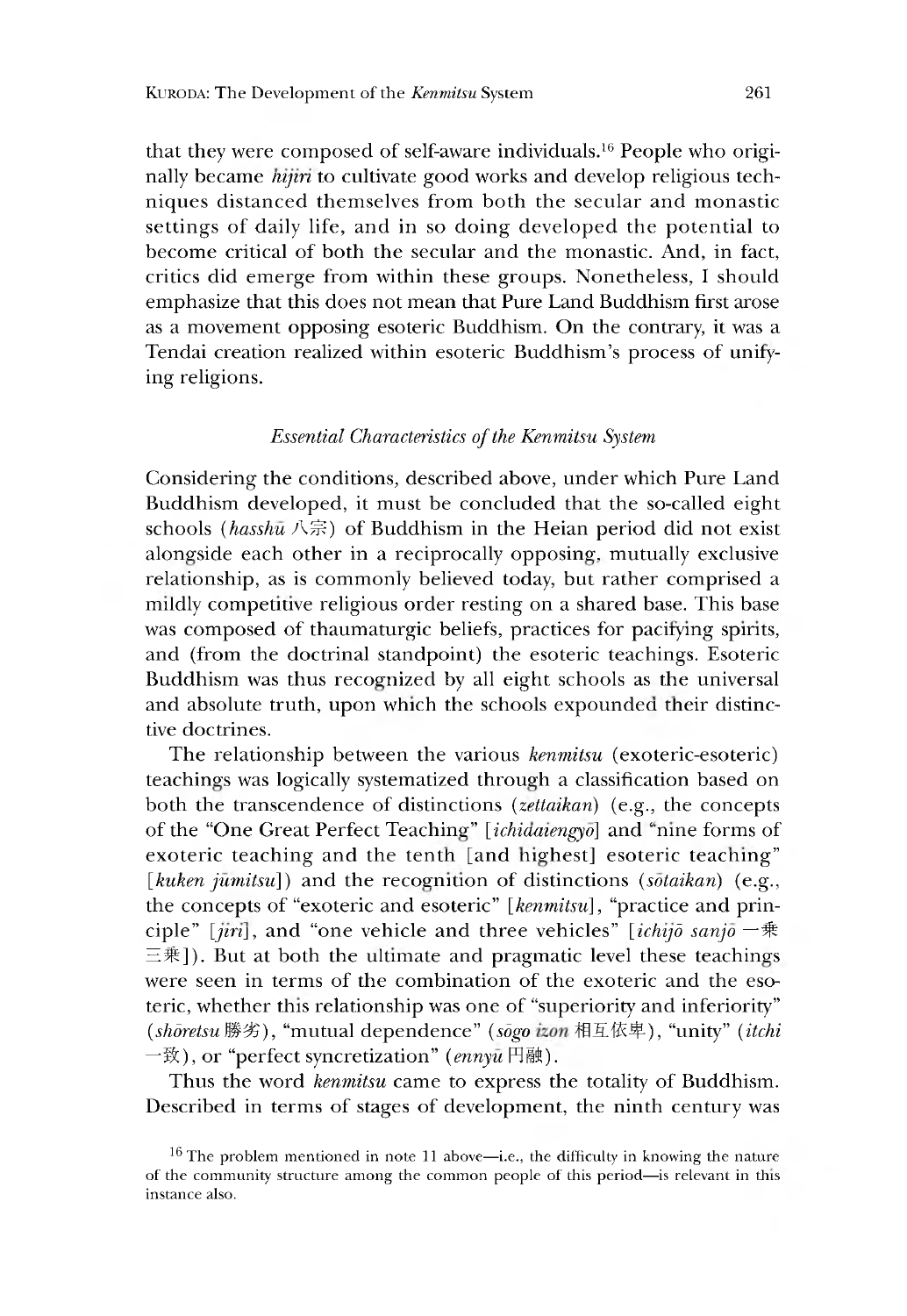when the idea of religious unity based on esoteric Buddhism was initially advanced, and the primary issue was the relative superiority or inferiority of the exoteric and esoteric teachings. From the tenth century, amidst the development of Pure Land Buddhism, the Tendai school took the lead in developing a system that, in the eleventh century, confirmed the exoteric and esoteric as coexistent entities either as unified, as perfectly syncretized, or as mutually dependent. 1 his system is referred to in this article as the *kenmitsu taisei,* with the word "system" signifying not a system of law or administrative control, but rather an ideological order. The logic and trends of thought characteristic of this system I refer to as *"kenmitsu* ideology" *(kenmitsu shugi* 顕密主義).

Esoteric Buddhism, characterized by a strong inclination toward prayers and thaumaturgic techniques, occupied the key position in this system and provided the basis for the respective school's doctrines. The Sningon school, for instance, grounded such doctrines in Kūkai's classification of teachings and in practices from the Ono and Hirosawa branches and subbranches, and boasted of Sningon esotericism's exclusive powers. Meanwhile the Tendai school developed its unique *taimitsu* esotericism of practice and principle  $(i\dot{i}\dot{n})$ , as well as Tendai doctrines and meditations predicated on the unity of the perfect Lotus teachings and esoteric Buddhism. The principles that constituted the *kenmitsu* ideology existed not so much as fixed doctrine within each school, but rather as arguments that permeated and pervaded the teachings of various branches, lineages, or individuals through the custom of in terse ctarian studies *(kengaku* 兼学).

*Kenmitsu* ideology in its most archetypal form is found in the Tendai doctrinal tradition known as *hongaku shiso* 本覚思想 (original enlightenment thought), which first developed in substantive form during the Insei period (llth-12th cent.)• Today Tendai *hongaku* thought is presented as one branch in the development of Tendai doctrine, and in a certain respect such an explanation has a sound basis. But for our purposes we need to examine what rationale shaped and directed Japanese Tendai in the direction of *hongaku* doctrine.17

The idea of original enlightenment first appeared in the *Ta-ch'eng* ch'i-hsin lun大乗起信論 [Treatise on the awakening of Mahayana faith], and can also be found in rather developed form in the commentary on it, the *Shih Mo-ho-yen lun* 釈摩訶衍論 [Commentary on the

<sup>&</sup>lt;sup>17</sup> There are many works that address the topic of Tendai's *hongaku* thought, such as SHIMAJI 1926. More recent studies include TAMURA 1965, TADA 1973, and ISHIDA 1967. There are, of course, many points remaining in this section that are still not sufficiently understood. I am particularly indebted to the study of Tamura Yoshiro.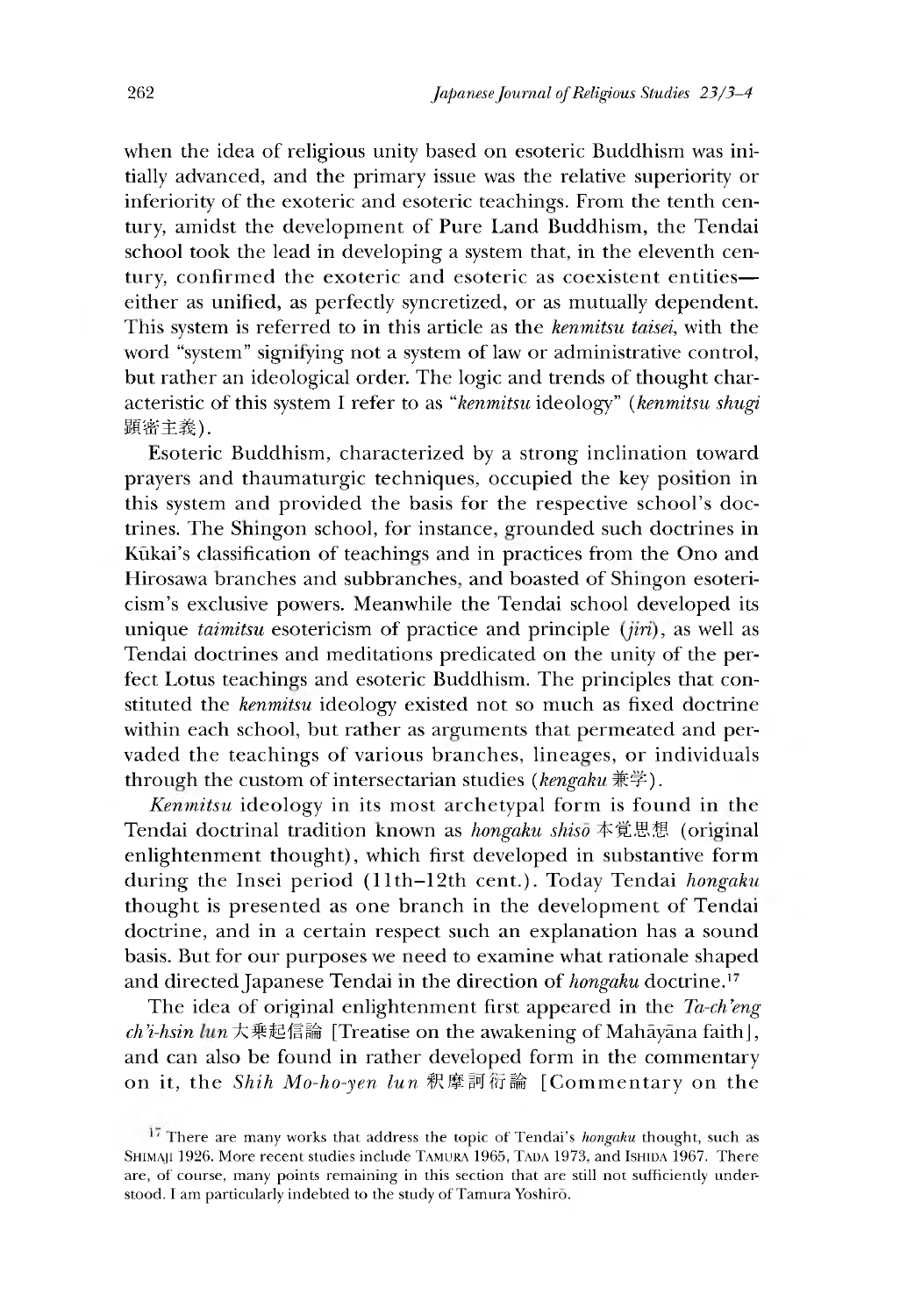*Mahdydna Treatise*]. In China, however, *hongaku* was not originally emphasized in Tendai doctrine. Instead, it commonly appeared in Kegon doctrine, which stood in contrast to Tendai and was frequently at odds with it. Nevertheless, it would be wrong to think that there was no basis in Tendai doctrine for expounding *hongaku* thought. Kegon doctrine in fact influenced Chinese Tendai over time. For instance, the Tendai patriarch Chan-jan (711-782) cited from the *Awakening oj Faith* the concept that the absolute conforms to causation *(shinnyo* zuien 真如随縁) and is manifested in this world, an idea consonant with the *hongaku* doctrine. Later, the Tendai priest Chih-li 知礼 (960–1028) actually used the word *hongaku* in his writings. But Saicho, who transmitted Cninese Tendai doctrine to Japan, did not address the topic of *hongaku* himself.

Hongaku thought in Japan was first emphasized in Kūkai's works. Kukai attached great importance to the *Shih Mo-ho-yen lun,* the commentary on the *Awakening of Faith*, citing it frequently in his own writings, and he considered the Shingon school to be grounded in the doctrine of "inherently existing, original enlightenment" *(honnu hon* $gaku$  本非本覚). Subsequently, Shingon esotericism asserted the idea of "attaining Buddhahood in this very body" (sokushin jobutsu 般身成仏), which presupposes a *hongaku* perspective. In the Japanese Tendai school, we should note first that Enchin cited in his *Koen Hokkegi* 講演法華義 [Exposition on the meaning of the *Lotus*] a verse taken from the *Renge sanmaikyo* 蓮華三昧経 [Lotus meditation sūtra], known later as the "Verse in Praise of Original Enlightenment" (Hongakusan 本覚讚). Enchin was, of course, the one who propounded the superiority of the esoteric teachings and the inferiority of the perfect *Lotus* teachings. Next, Annen, the great systematizer of *taimitsu* doctrine who completed the process of esotericizing the Tendai school, cited both the *Renge sammaikyd* and the *Shih Mo-ho-yen lun,* and emphasized the doctrine of the nondualism of manifested things, a standpoint compatible with *hongaku* since the absolute is manifested as the basis of things *{nkenpon* 理顕本) . It is worth notine here that from the start esoteric Buddhism and Kegon doctrine had strong affinities. In Japan too, emphasis on *hongaku* thought was a particular feature of the esoteric line of development.<sup>18</sup>

Ryogen, aided by powerful *kenmon* families like that of Minister of the Right Fujiwara no Morosuke 藤原師輔 (908-960), brought unprecedented prosperity to Tendai through his efforts to restore the perfect

<sup>&</sup>lt;sup>18</sup> In the conclusion of his seminal article, SHIMAJI points out: "The two great stars of *hongaku* thought in the Heian period were the great master Kukai of Shingon's *tomitsu* esotericism, and Godai-in Annen of Mt. Hiei's *taimitsu* esotericism" (1926).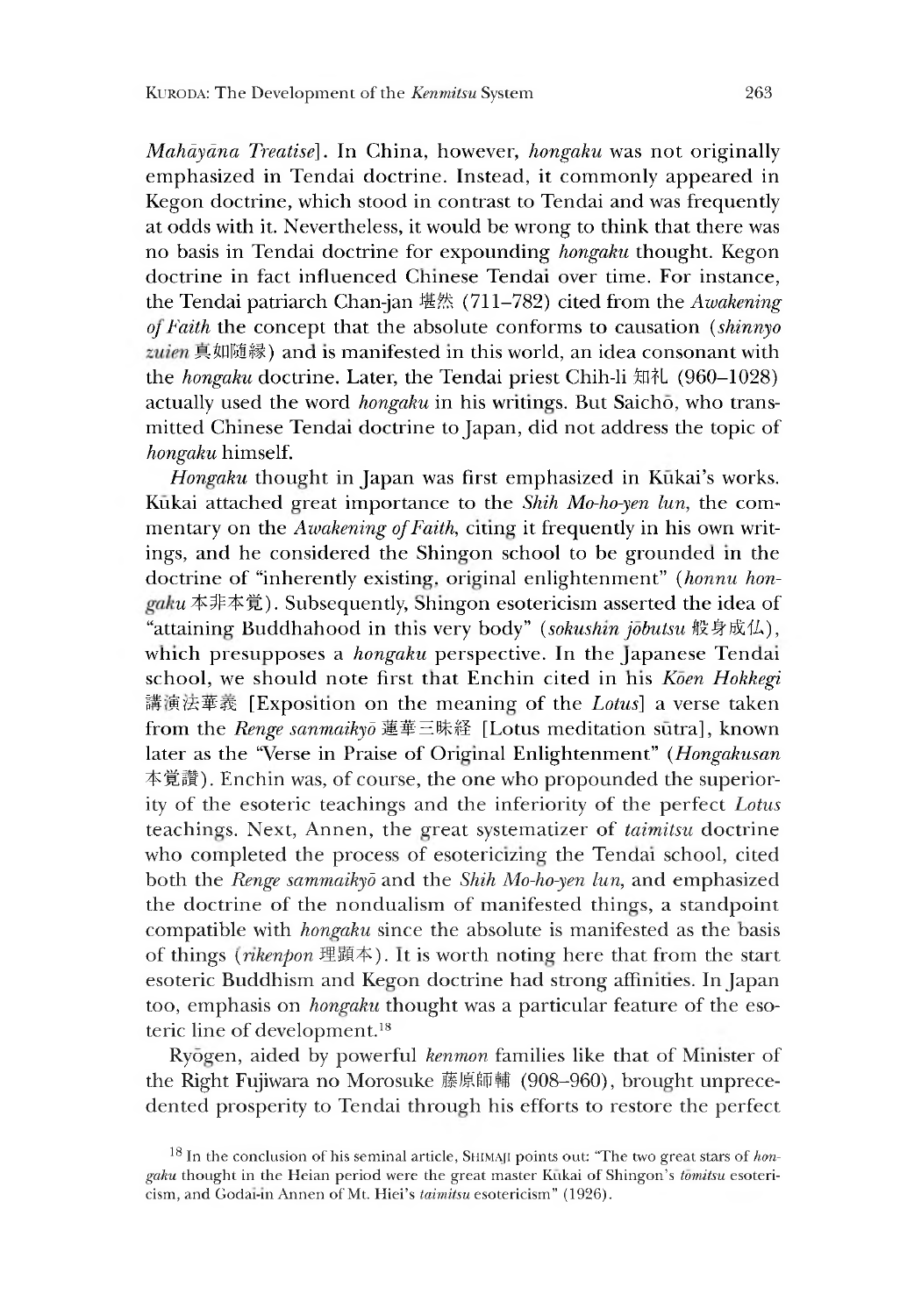*Lotus* teachings and his education of such outstanding disciples as Genshin, Kakuun, Jinzen 尋禅 (943-990), and Kakuchō. Ryōgen ushered in a pronounced orientation toward the *nenbutsu* and meditative thought *(kanjin shugi)* in the doctrinal atmosphere of the Tendai school. Ryōgen and Genshin were represented in later periods as the authors of certain treatises on *hongaku* doctrine, but this was completely under false pretenses; moreover, their *nenbutsu* was one of Tendai meditative visualization, and contained almost no *hongaku* thought. Ryogen's restoration of Mt. Hiei's temples and his advancement of its doctrinal studies should thus be viewed as a display of the Tendai *Lotus* aspect of the school.

However, as pointed out earlier, the *nenbutsu* at this time actually spread as a thaumaturgic practice for pacifying spirits, serving as a substitute for mantra and the Kaji Dosha (Earth incantation). In addition, Ryōgen's religious heirs supported in their doctrines the views of Annen, and carried forward the development of Tendai esoteric practices. Thus esoteric Buddhism was by no means removed from the Tendai scene. Looked at in a comprehensive way, Tendai's meditative orientation was essentially the school's distinctive response, framed in a Tendai idiom, to esoteric beliefs and thaumaturgic practices for pacifying spirits, all within a current of *mappo* thought. Tendai *hongaku* doctrine, which subsequently appeared within this meditative orientation, was not ultimately disconnected from figures like Ryogen and Genshin. In the end, the *hongaku* doctrine can be described as a type of esoteric Buddhism that developed in the wake of Ryogen's epochal meditative orientation. It even adopted the Shingon school's custom of oral transmissions (kuden), and borrowed Tendai doctrine and logic as its mode of expression, as in its use of the teaching of the original and the manifested dimensions of the *Lotus (Hokke no honjaku* nimon 法華の本迹二門).

In the abstract, *hongaku* thought is not generally associated with esoteric Buddhism. It has therefore been described as, "from the standpoint of torm and function, thought that syncretizes the exoteric and esoteric, but, from the standpoint of essential message, thought that elucidates original enlightenment," and thus as "an absolute theory of the concrete, and a form of thought absolutely affirming things" (SHIMAJI 1926, p. 188). But, seen from its actual process of development, *hongaku* thought marked the high point of the esotericization of Tendai. In its actual manifestations, it comprised a body of rituals and a brand of thought that affirmed absolutely the present world, equivalent to the Shineon esoteric principle of attaining Buddhahood in this very body (see FUJITA 1934). We could go so far as to describe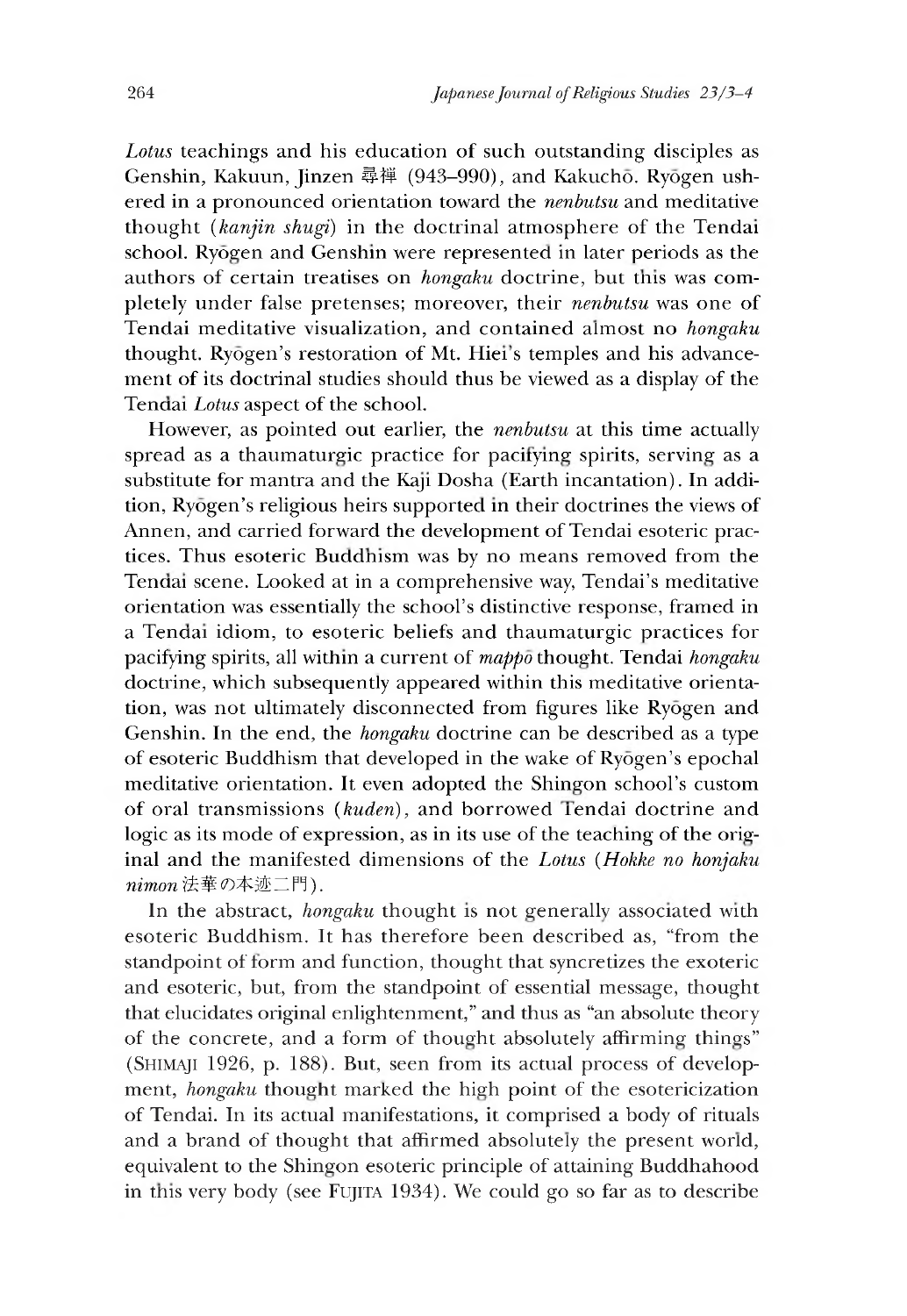*hongaku* thought as esoteric Buddhism, in both essential concept and actual practice, operating under the title of Tendai.<sup>19</sup> In that sense, therefore, we can perceive in *hongaku* thought one archetypal form of the *kenmitsu* ideology.

At this point let us summarize the central characteristics of the *kenmitsu taisei:*

- 1 The *kenmitsu taisei* unified all religions through esoteric Buddhism on a foundation of thaumaturgic techniques for pacifying spirits.
- 2 Within it arose the respective schools' individual doctrines, esoteric practices, and teachings on the syncretization of exoteric and esoteric thought.
- 3 The eight schools *{hasshu),* as the institutional embodiment of *kenmitsu,* were recognized by secular society as orthodox, and constituted a type of religious establishment.

Tendai's *hongaku* thought was the archetype of *kenmitsu* ideology, and the Tendai school was the most representative agent of the *kenmitsu* system—that is, the school holding the most power and authority in medieval times—precisely because it displayed the above three characteristics more fully than other schools.

The structure of *kenmitsu* thought from this stage on was something quite distinctive to Japan in East Asian Buddhist history,<sup>20</sup> and was a reflection of the particular intellectual circumstances of the age—an age in which Buddhism, and by extension all religion, came to be known by the term *kenmitsu.* The *ken* of *kenmitsu,* meaning "exoteric," conveyed the idea of something revealed (kenji顕示), and was rational in its orientation. In contrast, *mitsu,* "esoteric," indicated something secret (himitsu 秘密), and was psychological in its orientation. Although

<sup>19</sup> Here it is necessary to note, from the other side, how Tendai esotericism was practiced. If we define esoteric Buddhism in a narrow and limited sense, there may be grounds for treating the *hongaku* doctrine separately from esoteric Buddhism, even as Tendai esotericism existed. But if we change our perspective so that we see these movements in their entirety, we realize that Tendai doctrine generally was transformed into one type or strand of esoteric Buddhism amid all the esoteric trends of the Tendai school on Mt. Hiei. In that sense, the Tendai *hongaku* doctrine can be described as esoteric. It is a difficult problem how to define the concept and scope of esoteric Buddhism. There is one line of thinking that would define it narrowly so that prayers and thaumaturgic techniques, and also sado mikkyō 左道密教 ("left-handed esotericism," a form of Tantric esotericism that incorporated sexual rituals), would be excluded from "orthodox" esoteric Buddhism. There is also a viewpoint that sees the Lamaist teachings as a particular expression of esoteric Buddhism. Ihis may have some validity historically and in actual events.

 $20$  Concerning this point, there is again a need to compare Japanese with Tibetan Buddhism, which displays relatively similar patterns.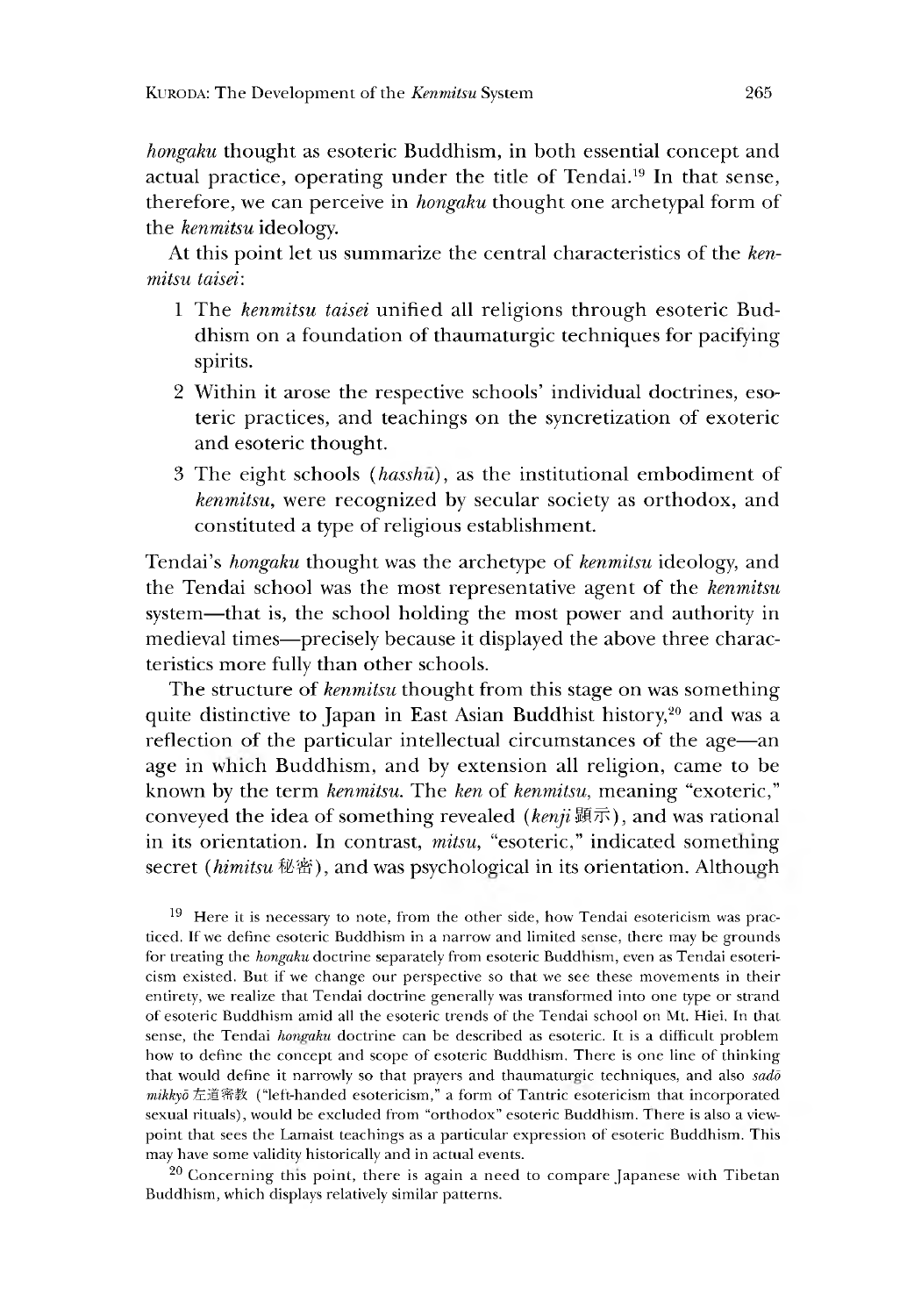*mitsu* was the dominant and defining element, it was in the area left to *ken* (though this was sometimes little more than an adornment) that the unique and defining characteristics of a distinctly Japanese type of esoteric Buddhism took form, and that later developments in Japanese Buddhism emerged. In other words, it was because of the dominance and pervasiveness of esoteric Buddhism that the exoteric teachings first gave rise to the *nenbutsu,* subsequently generated the *honji suijaku* 本地垂迹 doctrine,21 and eventually spawned the Kamakura schools of "New Buddhism." The character and historical significance of each of these developments is different and must be analyzed in its own right. Nonetheless, the *kenmitsu* system stood behind them all, maintaining its vitality throughout the medieval period and forming the traditional and authoritative ideology.

If we survey the process by which the *kenmitsu* system was established, we can divide it into stages, and through them can understand most accurately this system as an ideology. As pointed out previously, the first stage was the unification of all religion based on esoteric Buddhism in the ninth century. The second stage was the development of Pure Land Buddhism in the tenth century, as a product of the Tendai school's own self-assertion amid the esotericization of all religion. The third stage occurred in the eleventh century with the rise of strains of thought focusing on the mutual dependence of imperial law *(obo* 王法)and Buddhist teachings *(buppd 仏法、,* a topic requiring further examination.<sup>22</sup> This stage corresponded to the period when Tendai's *hongaku* doctrine began to develop. At this stage the *kenmitsu* system was not limited to simply a religious system and ideology, but had established a bond and union with state authority, and in this sense had become firmly fixed as medieval Japan's religious orthodoxy.

#### **REFERENCES**

AKAMATSU Toshihide 赤松俊秀

- 1966 *Zoku Kamakura Bukkyd no kenkyu* 弥鎌倉仏教の研究 . Kyoto: Heirakuji Shoten.
- Endo Yoshimoto 遠藤嘉基 and Kasuga Kazuo 春曰和男,eds.
- 1967 Nihon ryōiki 日本霊異記. Nihon Koten Bungaku Taikei 70. Tokyo: Iwanami Shoten.

<sup>21</sup> The doctrine that the kami's fundamental identity *(honji)* is that of the Buddha, and their manifested form *{suijaku)* is that of kami.

 $22$  See the article "The Imperial Law and the Buddhist Law" in the present issue, pp. 271-85.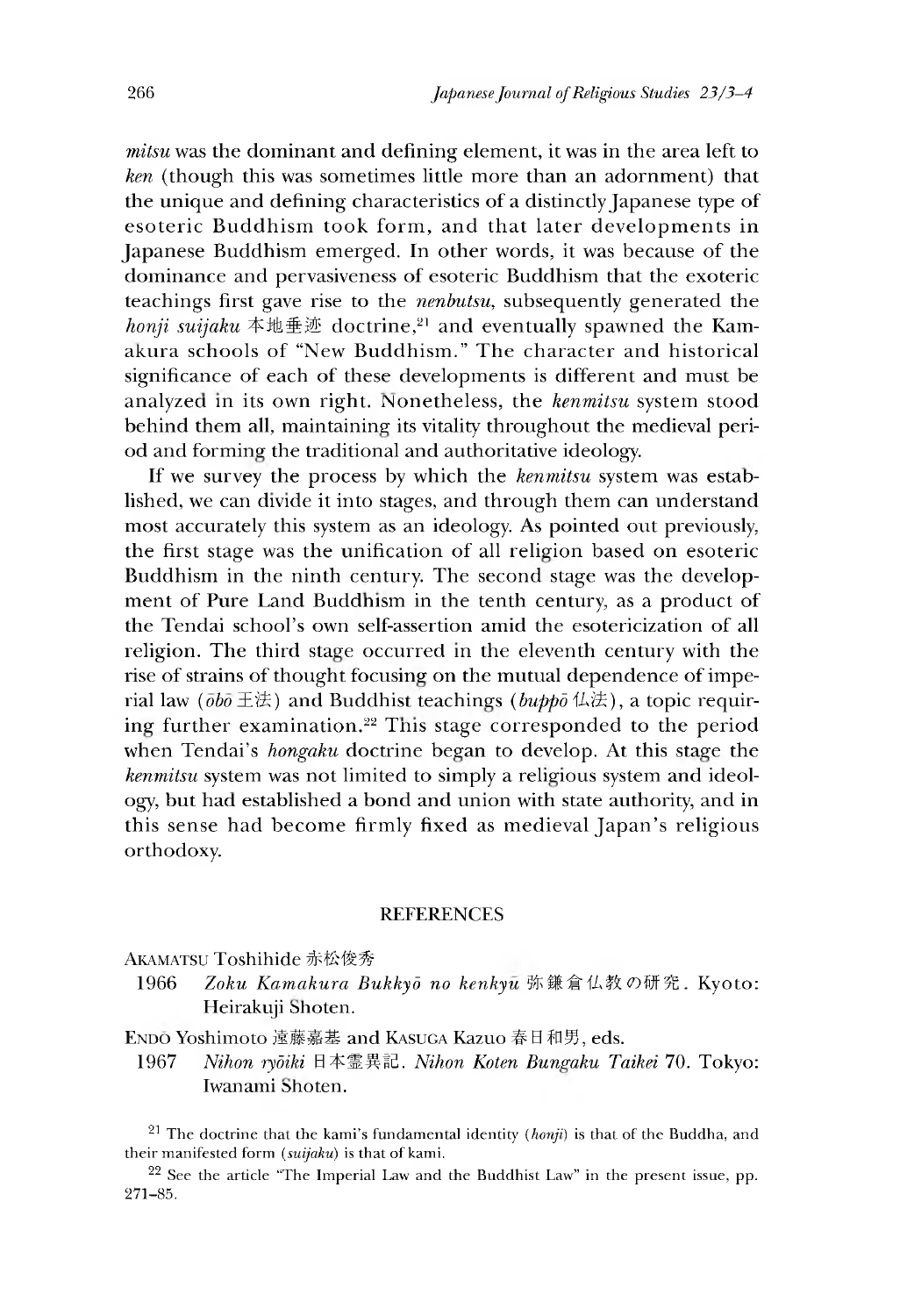Fujishima Tatsuro 藤島達朗 and Miyazaki Enjun 宮崎円遵,eds.

- 1969 *Nihon Jodokyoshi no kenkyu* 本浄土教史の研究. Kyoto: Heirakuji Shoten.
- FUJITA Kairyu 藤田海竜
	- 1934 Nihon Tendai ni okeru sokushin jōbutsu shisō 日本天台に於ける 般身成仏思想. Shukyō kenkyu, n.s, 11/3.
- FUTABA Kenko 二葉憲香
	- 1969 Kūya Jōdokyō ni tsuite 空也浄土教について. In Fujishima and Miyazaki 1969.
- Hayami Tasuku 速水侑
	- 1968 Kūya shutsugen o meguru shomondai 空也出現をめぐる諸般題. In Fukyōsha to minshu to no taiwa 布教者と民衆との対話, Nihon Shukyoshi Kenkyukai 日本宗教史研究会,ed. Kyoto: Hozokan.
	- 1969 Komyo shingon to shoki Jodokyo 光明真言と初期浄土教. In *Nihon ni okeru shakai to shukyd* 日本における社会 宗教,Kasahara Kazuo 笠原 ed. Tokyo: Yoshikawa Kobunkan.
- Hazama Jikō 硲 慈弘
	- 1948 *Nihon Bukkyō no kaiten to sono kichō* 日本仏教の開展とその基調. 2 vols. Tokyo: Sanseidō.
- HORI Ichiro 堀 一郎
	- 1953 Waga kuni minkan shinkōshi no kenkyū 我が国民間信仰史の研究, *SMtkydshihen 宗教安M .* Tokyo: Sogensha.
- INOUE Mitsusada 井上光貞
	- 1956 *Nihon Jodokyo seiritsushi no kenkyu* 日本浄土教成立史の研究. Tokyo: Yamakawa Shuppan.
	- 1971 *Nihon kodai no kokka to Bukkyō* 日本古代の国家と仏教. Tokyo: Iwanami shoten.
- Ishida Mitsuvuki 石田充之
	- 1962 *Jodokyo kyorishi*浄土教教理史. Kyoto: Heirakuji Shoten.
- ISHIDA Mizumaro 石田瑞麿
	- 1967 *Jodokyo no tenkai* 浄土教の展開. Tokyo: Shunjusha.
	- 1970 *Ojōyōshū* no shisōshiteki igi 往生要集の思想史的意義. In *Genshin* 源信,Ishida Mizumaro, ed., Dp. 427-95. *Nihon Shiso Taikei* 6 Tokyo: Iwanami Shoten.

Ishimoda Sho 石母田 正

- 1943 Utsubo monogatari ni tsuite no oboegaki: Kizoku shakai no jojishi to shite no 宇津保物語についての覚書––貴族社会の叙事詩 として *. Rekishigaku kenkyu* 115-16.
- Ito Yuishin 伊藤唯真
- 1969 Amida no hijiri ni tsuite: Minkan Jōdokyō e no isshiten 阿弥陀の聖 について––民間浄土教への一視点. In Fujishima and Miyazaki 1969.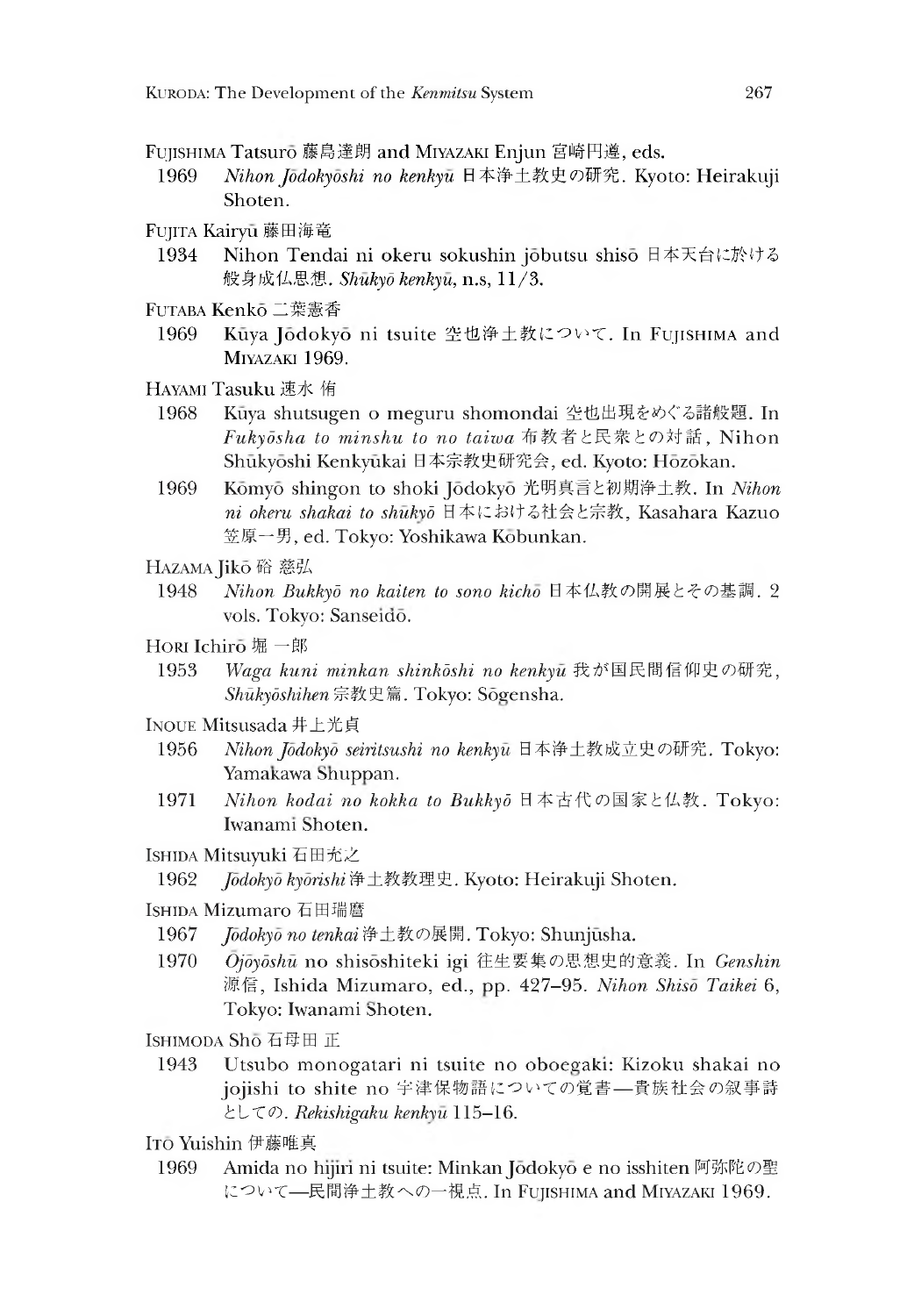Jodo-shu Kaishu Happyakunen Kinen Keisan Junbikyoku 浄土宗開宗 八百年記念慶讃準備局.ed.

1973 *Jodoshū zensho* 浄土宗全書 9. Tokyo: Sankibo Busshorin.

Kawane Yoshiyasu 河音能平

- 1971 "Kokufū bunka" no rekishiteki ichi 国風文化の歴史的位置. In *Chūsei hōkensei seiritsushi ron* 中世封建制成立史論, Kawane Yoshiyasu, ed., pp. 334-65. Tokyo: Tōkyō Daigaku Shuppan Kai.
- KURODA Toshio 黒田俊雄
	- 1975 *Nihon chusei no kokka to shukyo* 日本中世の国家と宗教. Tokyo: Iwanami Snoten.
	- 1994 *Kenmitsu taisei ron* 顕密体制 *. Kuroda Toshio chosakushu* 黒田俊雄著作集 2. Kyoto: Hōzōkan.
	- 1995a *Shinkoku shiso to senju nenbutsu* 神国思想 念仏*. Kuroda Toshio chosakushu* 4. Kvoto: Hozokan.
	- 1995b *Chusei shoen ron* 中世荘園論. Kuroda Toshio chosakushu 5. Kyoto: Hōzōkan.
	- 1995c *Chusei kyōdōtai ron; Mibun-sei ron* 中世共同体論·身分制論. Kuroda *Loshio ctiosakusnu* 6. Kyoto: Hozokan.
- KYOTO DAIGAKU BUNGAKUBU DOKUSHIKAI 京都大学文学部読史会, ed.

1959 Kokushi ronshu 国史論集. Kyoto: Dokushikai.

- MASUDA Katsumi 益田勝美
	- 1960 Setsuwa no sekai 説 話 世 界 . In *Setsuwa bungaku to emaki* 説話文学と絵巻, Koten to sono jidai 古典とその時代 5. Tokyo: San'ichi Shobo.
- MATSUNAGA Yukei 松長非慶
- 1969 *Mikkyō no rekishi* 密教の歴史. Sāra Sōsho 19. Kyoto: Heirakuji Shoten.
- MORRELL, Robert E.
	- 1985 *Sand Pebbles {Shasekishu*): *The Tales of Muju Ichien,A Voice for Pluralism in Kamakura Buddhism.* Albany: State University of New York Press.
- MURAYAMA Shūichi 村山修一
- 1960 Jodai no onmyodo 代の陰陽道. In *Seikatsu to shukyd* 活と宗教, *Kokumin seikatsushi kenkyu* 国民生活史研究 4,Ito Tazaburo 伊東衍三郎, ed. Tokyo: Yoshikawa Kōbunkan.
- NAKAMURA, Kyōko Motomichi, tr.
	- 1973 *Miraculous Stories from the Japanese Buddhist Tradition: The Nihon Rydiki of the Monk Kyokai* Cambridge: Harvard University Press.
- Ōya Tokujō 大屋徳城
- 1929 Heian-chō ni okeru sandai seiryoku no kōsō to chōwa 平安朝 に於ける三大勢力の抗争と調和. In *Nihon Bukkyōshi no kenkyū* 日本